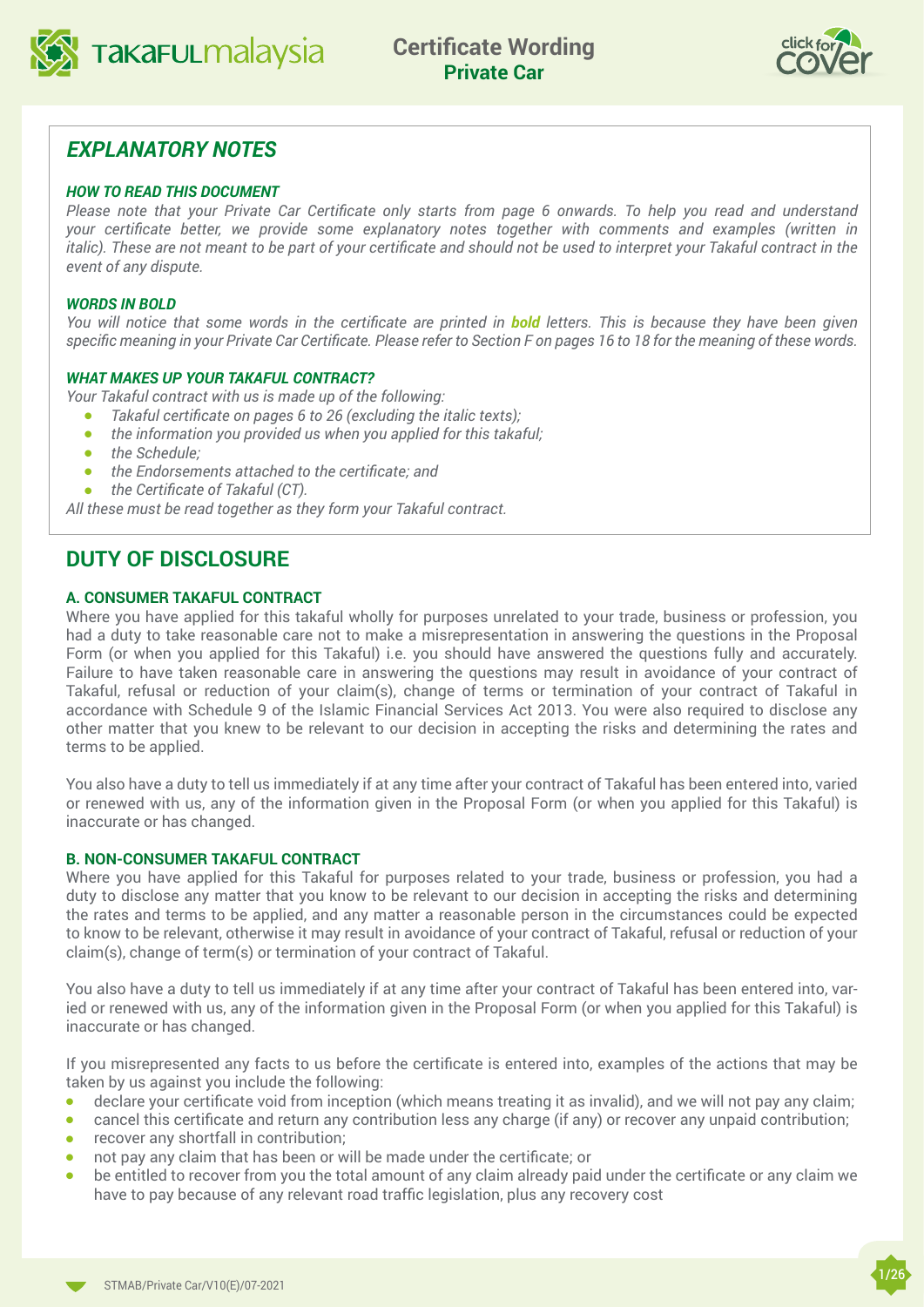



#### **WHAT IS COVERED?**

Your Takaful does not cover you against everything that can happen to your car. Check out the Schedule that we issued to you to know the type of cover you have. The main types of cover are:

| Page     | <b>Basic Cover</b>                                                                                                             | <b>Comprehensive</b> | <b>Third Party,</b><br><b>Fire and</b><br><b>Theft</b> | <b>Third</b><br><b>Party</b><br><b>Only</b> |
|----------|--------------------------------------------------------------------------------------------------------------------------------|----------------------|--------------------------------------------------------|---------------------------------------------|
| 7 to 9   | <b>Section A: Loss or Damage to Your Own Car</b>                                                                               |                      |                                                        |                                             |
| 7        | 1. a. What is Covered (under this section)                                                                                     |                      |                                                        |                                             |
|          | accidental collision or overturning<br>(i)                                                                                     | ✓                    | Х                                                      | Х                                           |
|          | collision or overturning caused by mechanical breakdown<br>(ii)                                                                | ✓                    | Х                                                      | Х                                           |
|          | collision or overturning caused by wear and tear<br>(iii)                                                                      | ✓                    | Х                                                      | Х                                           |
|          | impact damage caused by falling objects subject to certain<br>(iv)<br>exclusions                                               | ✓                    | Х                                                      | Х                                           |
|          | fire, explosion or lightning<br>(v)                                                                                            | ✓                    | ✓                                                      | Х                                           |
|          | breakage of windscreen, windows or sunroof including lamination<br>(vi)<br>tinting film                                        | ✓                    | Х                                                      | Х                                           |
|          | burglary, housebreaking or theft<br>(vii)                                                                                      | ✓                    | ✓                                                      | Х                                           |
|          | (viii) malicious act                                                                                                           | ✓                    | Х                                                      | Х                                           |
|          | while in transit (limited cover)<br>(ix)                                                                                       | ✓                    | ✓                                                      | Х                                           |
| 7        | 1. b. What is not Covered (under this section)                                                                                 | ✓                    | ✓                                                      | Х                                           |
| 8 to 9   | 2. Basis of Settlement (how we will settle your claim)                                                                         | ✓                    | ✓                                                      | Х                                           |
| 9        | 3. Towing Costs (to a repairer or safe place)                                                                                  | ✓                    | ✓                                                      | Х                                           |
| 10 to 11 | <b>Section B: Liability to Third Parties</b>                                                                                   |                      |                                                        |                                             |
| 10 to 11 | 1. a. What is Covered (by this section)                                                                                        | ✓                    | ✓                                                      | ✓                                           |
| 10 to 11 | 1. b. What is Not Covered (by this section)                                                                                    | ✓                    | ✓                                                      | ✓                                           |
| 10       | 2. Limits of Our Liability (the maximum that we pay)                                                                           | ✓                    | ✓                                                      | ✓                                           |
| 10       | 3. Cover for Legal Personal Representatives (in the event of Participant's death)                                              | ✓                    | ✓                                                      | ✓                                           |
| 10       | 4. Maximum Legal Costs (if approved)                                                                                           | ✓                    | ✓                                                      | ✓                                           |
| 11       | 5. Rights of Recovery                                                                                                          | ✓                    | ✓                                                      | ✓                                           |
| 11       | <b>Section C: No Claim Discount</b>                                                                                            | ✓                    | ✓                                                      | ✓                                           |
| 12 to 13 | Section D: General Exceptions - These Apply to the Whole Certificate                                                           | ✓                    | ✓                                                      | ✓                                           |
| 13 to 16 | Section E: Conditions - These Apply to the Whole Certificate                                                                   | ✓                    | ✓                                                      | ✓                                           |
| 16 to 18 | Section F: Definitions of Words Highlighted in the Certificate                                                                 | ✓                    | ✓                                                      | ✓                                           |
| 18       | <b>Section G: Complimentary Personal Accident Cover for Driver and</b><br>Passengers - Applicable only for Comprehensive Cover | ✓                    | Х                                                      | Х                                           |
| 19 to 24 | Section H: Endorsements - Applicable only if the Endorsement Number is<br><b>Printed in the Schedule</b>                       | Optional             | Optional                                               | Optional                                    |

Key:  $\checkmark$  = applicable  $\checkmark$  = not applicable

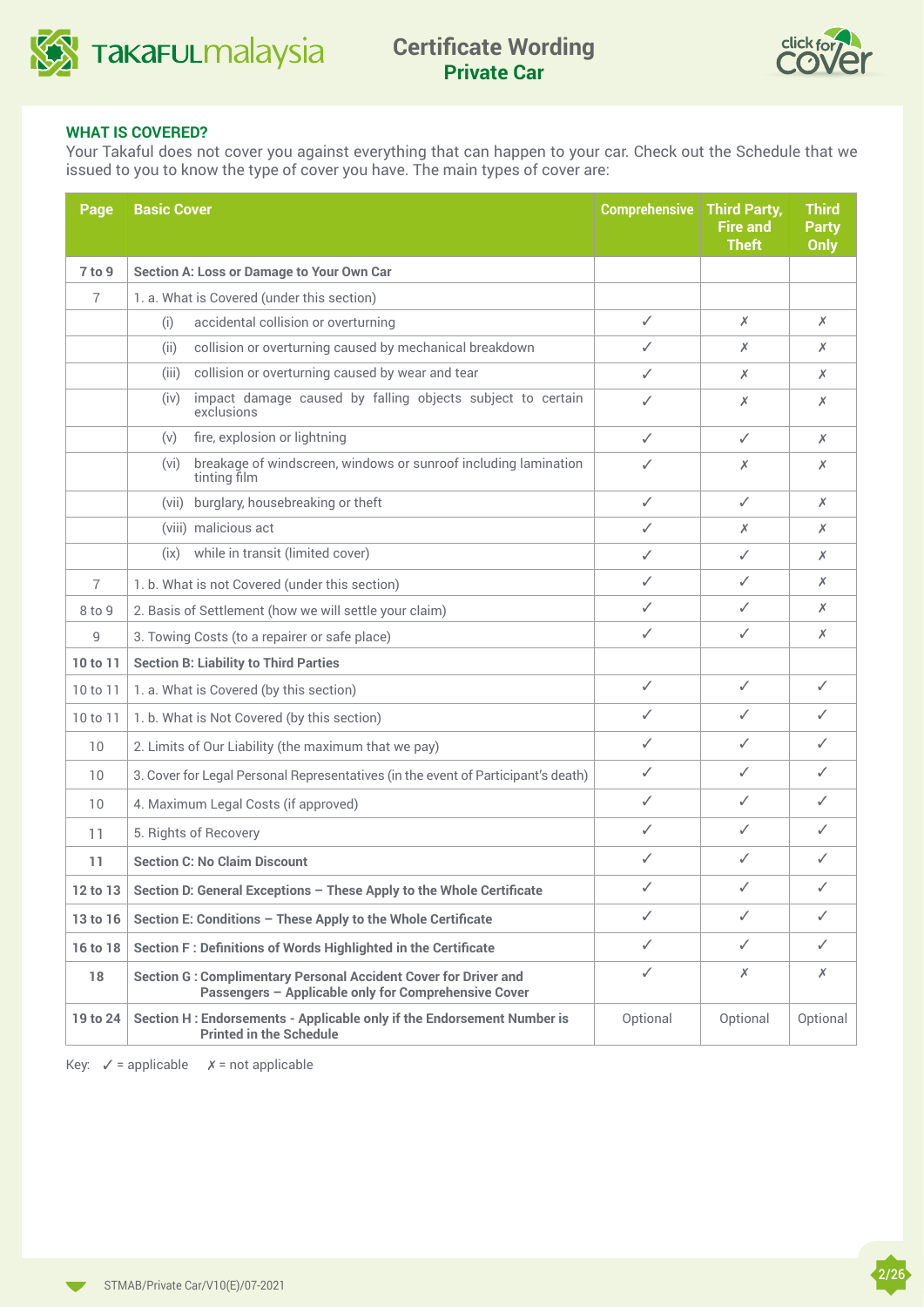



#### **WHAT THIS CERTIFICATE DOES NOT COVER?**

These are referred to as 'Exceptions' in your certificate and there are three sections where you can find them:

- **e** Section A 1b see 'What is Not Covered' (pages  $\overline{Z}$  and  $\underline{8}$ ): applicable to Comprehensive certificate only.
- **.** Section B 1b see 'What is Not Covered' ([pages 10](#page-9-0) and [11](#page-10-0)): applicable to Comprehensive, Third Party, Fire & Theft and Third Party Only certificates.
- **e** Section D see 'General Exceptions' [\(pages 12](#page-11-0) to [1](#page-12-0)3): applicable to Comprehensive, Third Party, Fire & Theft and Third Party Only certificates.

There are generally three reasons why we put these exceptions in your basic Private Car Certificate:

- 1. Cover is not provided for the exceptions. You have to pay additional contribution if you want to cover any of these exceptions. Some examples of the exceptions which are not covered by your basic Private Car Certificate but which can be covered if you pay additional contribution are:
	- flood, storm {see Section A1b 'What is not Covered" ([page 7](#page-6-0)) $\}$ ;
	- **strike, riot, civil commotion {see Section D 'General Exception 7b' ([page](#page-11-0) 12)}; and**
	- **.** use outside Malaysia, Singapore or Brunei {see Section  $D -$  'General Exception 5' ([page](#page-11-0) 12)}.
- 2. There are other risks which are not covered by the basic Private Car Certificate or by any of its extensions. We would have to issue a different certificate if you want these types of cover. For example, the following are not covered by your Private Car Certificate but can be covered under a different type of certificate:
	- <sup>l</sup> carriage of goods must be covered under a Commercial Vehicle Certificate; and
	- hire or reward must be covered by taxi or hired car certificate.
- 3. We cannot and do not cover certain risks at all. Some examples of these can be seen in Section D 'General Exceptions' ([pages 12](#page-11-0) to [13](#page-12-0)) such as:
	- **•** war, nuclear fission or fusion;
	- $\bullet$  risks that are against government/public policy or against the law; and
	- $\bullet$  drunk driving.

#### **HOW CAN YOUR CAR BE USED?**

Since this is a Private Car Certificate, your certificate only covers you if your car is used for "social, domestic and pleasure purposes and for the Participant's business". This is clearly stated in the Certificate of Takaful under the heading "Limitation as to Use".

The following are some examples of how your car can be used:

- $\bullet$  to visit relatives and friends, for shopping etc.; and
- $\bullet$  for some limited business use such as getting to and from work, and meeting customers.

However, you will not be covered, for example, if you use your car in the following manner:

- $\bullet$  as a private taxi by charging fares to carry passengers;
- $\bullet$  as a hire car by charging rental to use your car;
- to carry any goods in connection with any trade or business other than samples unless you participate the appropriate cover;
- $\bullet$  for motor trade (use for showroom display and for test-drive);
- $\bullet$  to practise for or to take part in any race, rally, pacemaking, reliability trial or speed test; and
- $\bullet$  use on any racetrack.

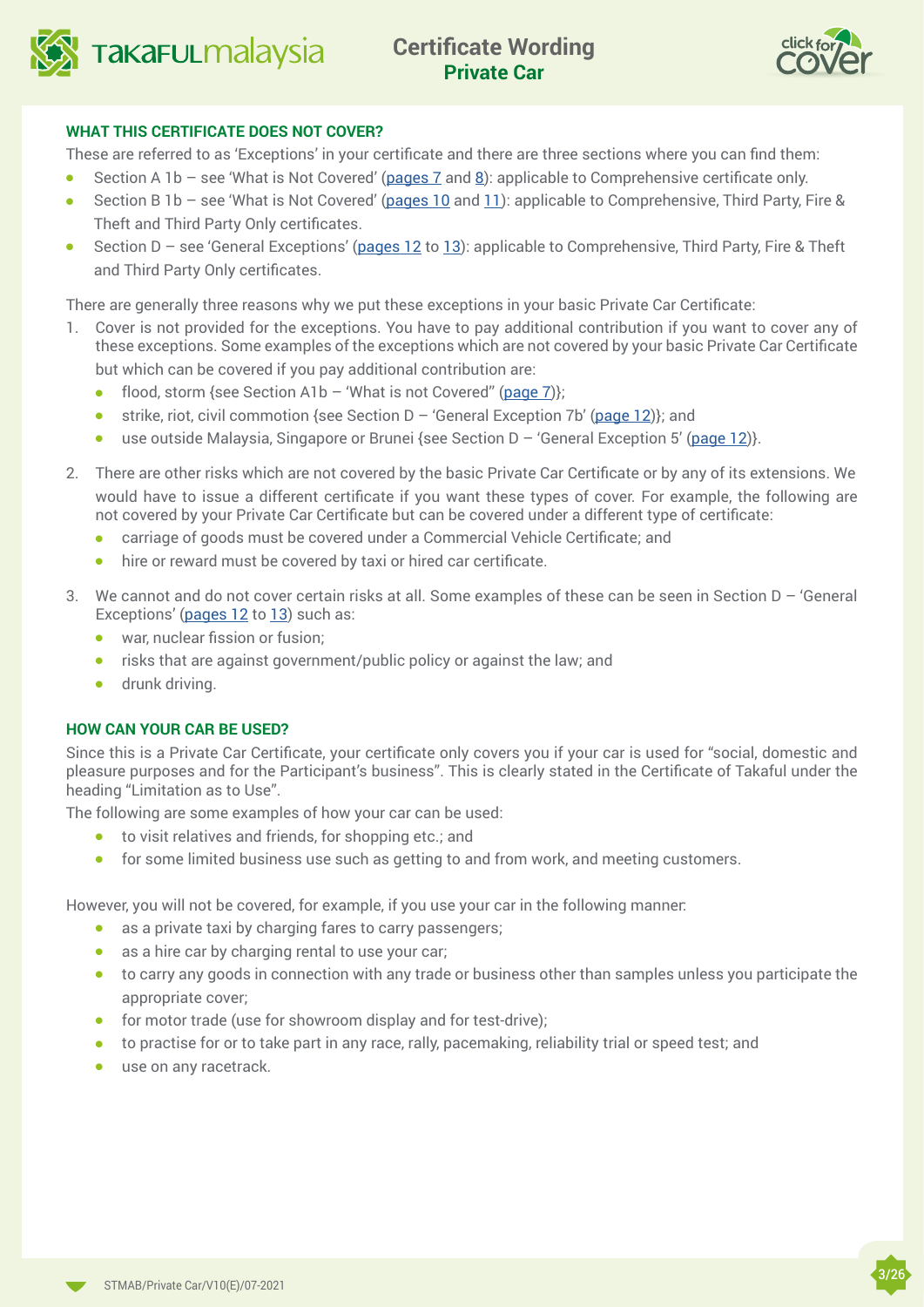



#### **WHO CAN DRIVE YOUR CAR?**

Practically anyone can drive your car as long as the driver:

- has a valid licence of the relevant class to drive and is not disqualified to drive by law or for some other reason {(see exclusion on Unlicensed Drivers in Section D – 'General Exception 1' ([page 12](#page-11-0))};
- **.** has your permission to drive (see definition of Authorised Driver in page  $16$ ); and
- complies with all the terms and conditions of this certificate.

If you or your authorised driver is not qualified to drive or breach any of the terms and conditions, your claim may be rejected. If we are compelled by law to pay, we can recover any sum(s) paid and any expenses incurred from you or your authorised driver.

#### **IN WHICH TERRITORY IS YOUR CAR COVERED?**

This Takaful you have participated only covers you in Malaysia, Singapore and Brunei in accordance to the laws of Malaysia. Additionally, note that if you intend to drive your car into Singapore, you are required by Singapore's law to have cover against Legal Liability to Passengers (LLP). Since LLP is not covered by the basic Private Car Certificate, you will need to obtain Endorsement C100 (see [page 2](#page-20-0)1), which provides a limited cover for your liability for death or bodily injury of passengers.

#### **WHEN IS YOUR COVER EFFECTIVE?**

This Takaful is effective from the time of participation of the Takaful contract or at the agreed time of commencement, until the expiry date. The period of Takaful will be printed in the Certificate Schedule and related documents. If there is any change to these dates, it will be officially shown in an Endorsement issued by us.

#### **HOW MUCH SHOULD YOU COVER YOUR CAR?**

To be safe, you should cover your car at its current market value (see definition in [page 17](#page-16-0)). In simple terms, this is the current cost to replace your car with another car of the same make, model, age and general condition. The amount that you choose to cover is called the sum covered. Please note that you could be penalised if your car is under-covered (see Section A2e  $-$  'Under-Covered' in [page 8](#page-7-0)).

For example, if the market value of your car is RM100,000 but you only covered it for RM80,000 then you could be penalised for under-Covered. Assuming the loss is assessed at **RM5,000**, instead of we paying the full amount, you could be made to bear a portion of the loss in proportion to the under-Covered as follows:

| Sum Covered      | RM80,000  |                     |
|------------------|-----------|---------------------|
| $x \text{ loss}$ |           | $RM5.000 = RM4.000$ |
| Market Value     | RM100,000 |                     |

Therefore **RM4,000** will be paid while the balance of **RM1,000 will be borne by you**.

You would be penalised as shown above if the market value of your car exceeds the sum covered by 10%. On the other hand, it would be inappropriate to over-cover as your Takaful operator would only pay your claim based on the market value. One way to protect yourself from being under-covered or over-covered is to opt for the sum covered determined by a market valuation system approved by Persatuan Insurans Am Malaysia (PIAM).

#### **WHAT IS NO CLAIM DISCOUNT ("NCD")?**

This is a form of contribution discount for not having made a claim during the preceding period of your Takaful (provided the period of Takaful exceeds one year). The scale of NCD applied is specifically mentioned in the certificate.

The applicable NCD can be checked with us or the Central NCD Database ("CND") at https:// www.mycarinfo.com. my /ncdcheck/online before you obtain your Private Car Certificate.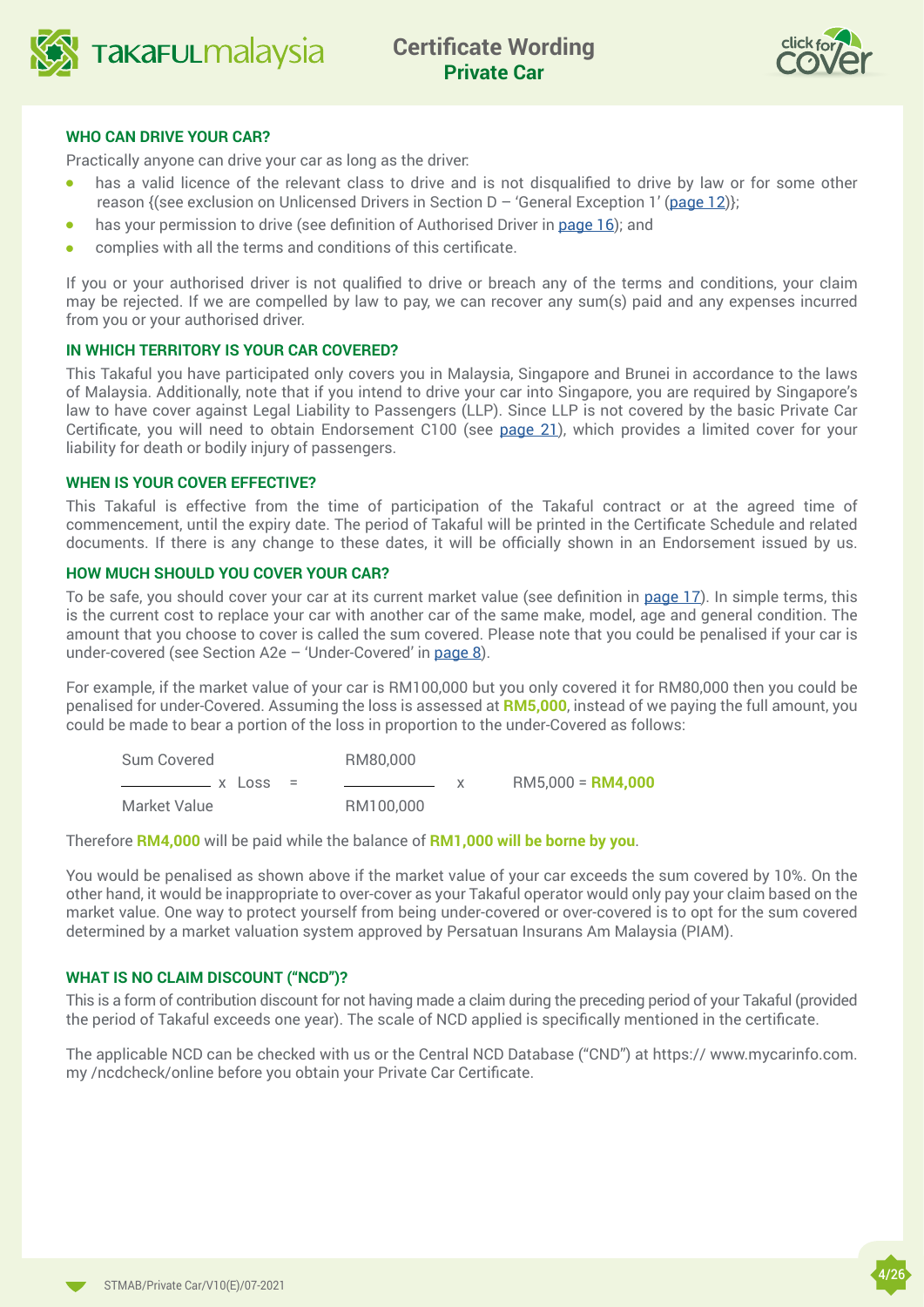



#### **WHAT IS AN EXCESS?**

This is the first amount that you have to bear yourself for each and every claim that we approve, even if the incident is not your fault. However, please note that the excess does not apply to loss or damage caused by fire, explosion, lightning, burglary, housebreaking, theft, third party property damage or bodily injury claims. Please check your Certificate Schedule to find out the amount that you are liable to pay. This is referred to as Endorsement 1 or 2 in your certificate.

As an example, if we assess the claim payable to be **RM10,000** but your certificate carries an excess of RM500, you will have to bear the first **RM500** yourself and the balance of **RM9,500** will be paid.

#### **DO'S AND DON'TS –** AFTER YOU HAVE HAD AN ACCIDENT OR THEFT

#### <sup>l</sup> **DO:**

- **n** Call **Accident Assist Call Centre (AACC) 24 hours** nationwide Takaful road accident Helpline number **1-300-22-1188 or 15-500** for immediate road assistance or tow service in the event of a road accident, or to make an enquiry onclaims procedure;
- $\blacksquare$  inform us as soon as possible about any incident which may give rise to a claim;
- $\blacksquare$  report all accidents to the police within 24 hours as required by law;
- submit immediately to us all letters, claims, writs and summons which you have received from third parties as a result of the incident;
- n remove your car to our Approved Panel Repairer for repairs or windscreen repairs or replacement;
- Filly fill up the relevant sections of your claim form do not put "refer to police report"; and
- **nif you have a Comprehensive cover and the third party that knocked your car is clearly at fault, you are**  advised to submit own damage Knock-for-Knock (KfK) claim to us in order to expedite claims processing. Your NCD entitlement will not be affected and you can claim the excess that you had paid from the Takaful operator/ Insurer of the third party.

#### <sup>l</sup> **DON'T:**

- negotiate, admit or repudiate any claim without our consent (see Condition 2 in page  $14$ ); and
- authorise repair without our consent (see Condition 2f in [page 1](#page-13-0)4).

Condition 2 of your certificate (see [page](#page-13-0) 14) spells out the do's and the don'ts after an accident or theft in more detail.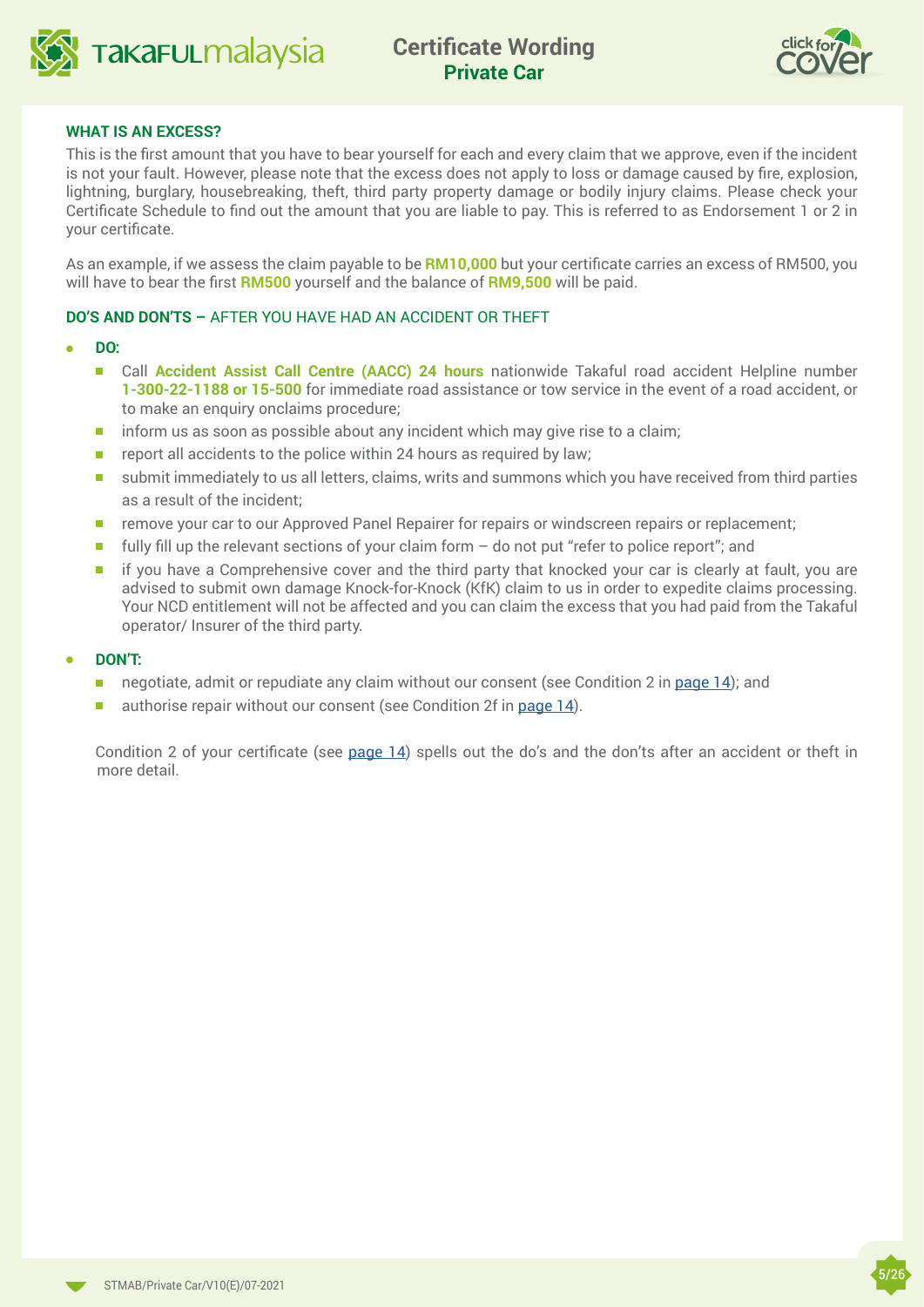



## **PRIVATE CAR CERTIFICATE**

### **THE TAKAFUL AGREEMENT**

**You** as named in the **Schedule** agree to participate in Takaful *my*Click Motor and pay the contribution into the **General Takaful Fund (GTF)** based on **Tabarru'**. **You** authorize **Us** based on **Wakalah** to manage the **GTF** and in return, **We** will receive the **Wakalah** Fee.

**You** also agree that a portion of distributable surplus arising from the **GTF** will be distributed to eligible participants and a portion of the distributable surplus will be received by **Us** as a performance incentive based on **Ju'alah**. If the **GTF** is in deficit, **You** agree to accept an interest-free loan which will be provided by **Us** to the **GTF** based on **Qard**.

**A.** Where **Your Car** is used for any purpose that is not related to **Your** trade, business or profession, the following applies:

#### **CONSUMER TAKAFUL CONTRACT**

This **Certificate** is issued pursuant to:

- **•** the payment of contribution as specified in the **Takaful Schedule** to the **General Takaful Fund (GTF)** under the principle of **Takaful** to help other participants in the event as defined in this **Certificate**;
- **•** the answers given in **Your** Proposal Form (or when **You** applied for this **Takaful**); and

any other disclosures made by **You** between the time of submission of **Your** Proposal Form (or when **You** applied for this **Takaful**) and the time this **Certificate** is entered into. The answers and any other disclosures given by **You** shall form part of this **Certificate of Takaful** between **You** and **Us**. However, in the event of any pre-certificate misrepresentation made in relation to **Your** answers or in any disclosures given by **You**, only the remedies in Schedule 9 of the Islamic Financial Services Act 2013 will apply.

It is **Our** responsibility to manage the **GTF** on behalf of the participants under the principle of **Wakalah**.

This **Certificate** reflects the terms and conditions of the **Certificate of Takaful** as agreed between **You**, **Us** and participants of the **GTF**.

**B.** Where **Your Car** is used for purposes related to **Your** trade, business or profession, the following applies:

#### **NON-CONSUMER TAKAFUL CONTRACT**

This **Certificate** is issued pursuant to:

- **•** the payment of contribution as specified in the **Takaful Schedule** to the **General Takaful Fund (GTF)** under the principle of **Tabarru'** to help other participants in the event as defined in this **Certificate**.
- <sup>l</sup> and pursuant to the answers given in **Your** Proposal Form (or when **You** applied for this **Takaful**); and

any other disclosures made by **You** between the time of submission of **Your** Proposal Form (or when **You** applied for this **Takaful**) and the time this **Certificate** is entered into. The answers and any other disclosures given by **You** shall form part of this **Certificate of Takaful** between **You** and **Us**. In the event of any precertificate misrepresentation made in relation to **Your** answers or in any disclosures made by **You**, it may result in avoidance of **Your Certificate of Takaful**, refusal or reduction of **Your** claim(s), change of terms or termination of **Your Certificate of Takaful**.

It is **Our** responsibility to manage the **GTF** on behalf of the participants under the principle of **Wakalah**.

This **Certificate** reflects the terms and conditions of the **Certificate of Takaful** as agreed between **You**, **Us** and participants of the **GTF**.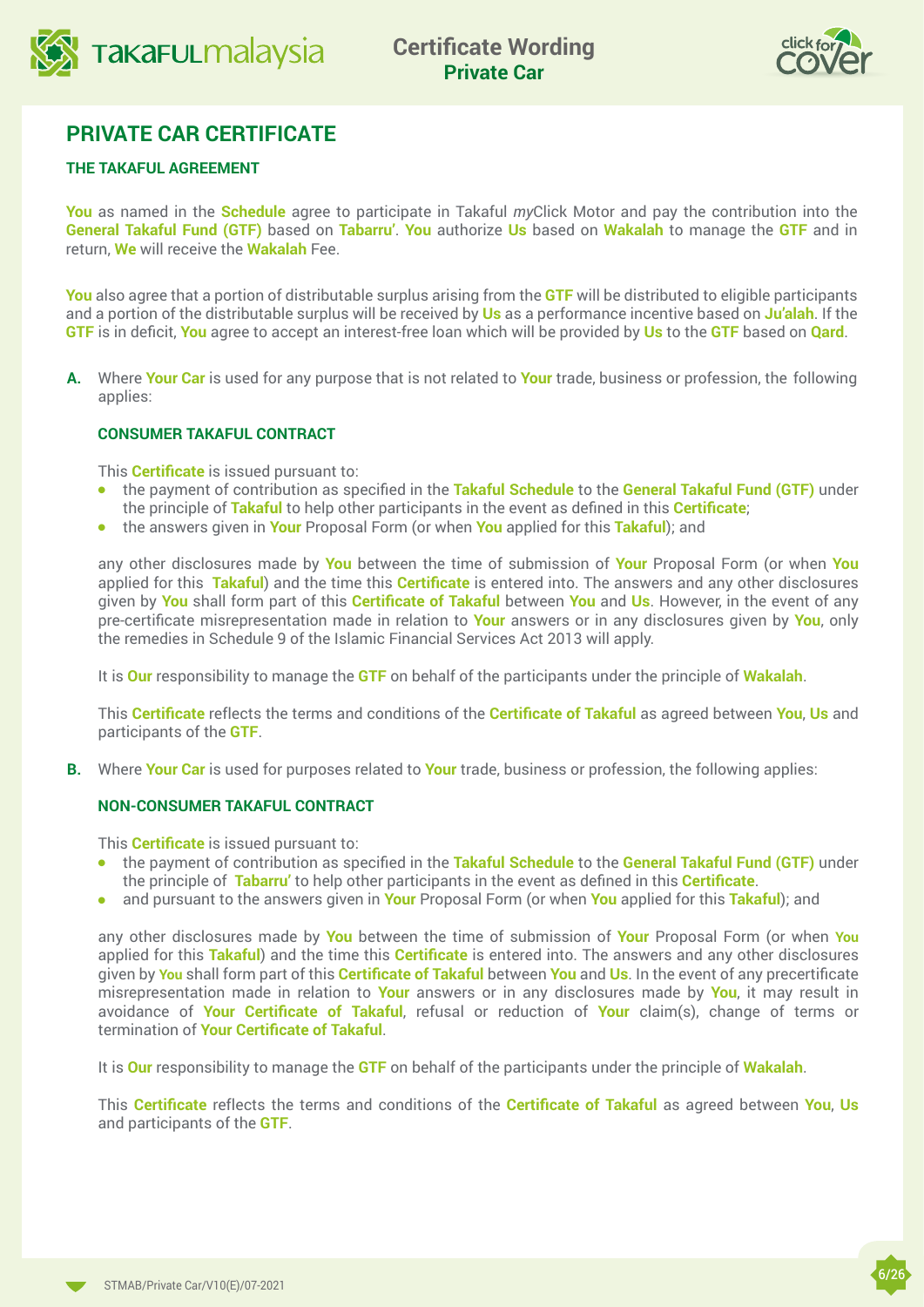<span id="page-6-0"></span>



## **SECTION A: LOSS OR DAMAGE TO YOUR OWN CAR**

|                                                                                                                                                                                                                                                                                                                                                                                                                                                                                                                                                                                                                                                                                                                                                                                                                                                                                                                                                                                                                                                                                                                                                               | <b>1b: WHAT IS NOT COVERED</b>                                                                                                                                                                                                                                                                                                                                                                                                                                                                                                                                                                                                                                                                                                                                                                                                                                                                                                                                                                                                                                                                                                                                                                                                                                                                                                                                                                                                                                                                                                                                                                                                                                                                                                                                                                                                                                                                                                                                                                                                                                                                                                                                                                                           |
|---------------------------------------------------------------------------------------------------------------------------------------------------------------------------------------------------------------------------------------------------------------------------------------------------------------------------------------------------------------------------------------------------------------------------------------------------------------------------------------------------------------------------------------------------------------------------------------------------------------------------------------------------------------------------------------------------------------------------------------------------------------------------------------------------------------------------------------------------------------------------------------------------------------------------------------------------------------------------------------------------------------------------------------------------------------------------------------------------------------------------------------------------------------|--------------------------------------------------------------------------------------------------------------------------------------------------------------------------------------------------------------------------------------------------------------------------------------------------------------------------------------------------------------------------------------------------------------------------------------------------------------------------------------------------------------------------------------------------------------------------------------------------------------------------------------------------------------------------------------------------------------------------------------------------------------------------------------------------------------------------------------------------------------------------------------------------------------------------------------------------------------------------------------------------------------------------------------------------------------------------------------------------------------------------------------------------------------------------------------------------------------------------------------------------------------------------------------------------------------------------------------------------------------------------------------------------------------------------------------------------------------------------------------------------------------------------------------------------------------------------------------------------------------------------------------------------------------------------------------------------------------------------------------------------------------------------------------------------------------------------------------------------------------------------------------------------------------------------------------------------------------------------------------------------------------------------------------------------------------------------------------------------------------------------------------------------------------------------------------------------------------------------|
| <b>1a: WHAT IS COVERED</b>                                                                                                                                                                                                                                                                                                                                                                                                                                                                                                                                                                                                                                                                                                                                                                                                                                                                                                                                                                                                                                                                                                                                    | The events which are not covered are the exceptions listed<br>below. These exceptions are specific to Section A and<br>are in addition to exceptions listed in Section D and the<br>applicable Endorsements.                                                                                                                                                                                                                                                                                                                                                                                                                                                                                                                                                                                                                                                                                                                                                                                                                                                                                                                                                                                                                                                                                                                                                                                                                                                                                                                                                                                                                                                                                                                                                                                                                                                                                                                                                                                                                                                                                                                                                                                                             |
| You will be indemnified if Your Car is lost or damaged<br>during the Period of Takaful arising from the following<br>Incidents:<br>accidental collision or overturning;<br>(i)<br>collision or overturning caused by mechanical<br>(ii)<br>breakdown;<br>(iii) collision or overturning caused by wear and tear;<br>(iv) impact damage caused by falling objects provided no<br>convulsions of nature is involved;<br>(v) fire, explosion or lightning;<br>(vi) breakage of windscreen, windows or sunroof<br>including lamination/tinting film, if any;<br>However. Your No Claim Discount would<br>beforfeited when You make windscreen, windows<br>or sunroof claim if You have not already obtained<br><b>Endorsement C089.</b><br>(vii) burglary, housebreaking or theft;<br>(viii) malicious act; or<br>(ix) while in transit i.e. being carried from one place to<br>another (including during loading and unloading) of<br>Your Car by:<br>a. road;<br>b. rail:<br>c. inland waterway i.e. across a river or canal etc.; or<br>d. across the sea by ferry or ship or any sea faring<br>vessels etc. between the island of Penang and the<br>mainland. | We will not pay for the following losses:<br>(i)<br><b>Consequential Losses</b><br>Any direct or indirect losses of any kind that may<br>arise as a consequence of any <b>Incident</b> other than<br>that provided for in Section A2.<br><b>Loss of Use</b><br>(ii)<br>Any expense or financial loss that You may incur<br>because You cannot use Your Car e.g. cost of<br>hiring replacement car, travelling expenses etc.<br>For an additional contribution, Your Certificate can<br>be extended to cover an agreed payment per day for<br>an agreed duration (Endorsement C112).<br><b>Depreciation</b><br>(iii)<br>The loss of value of Your Car due to the damage<br>sustained or the time taken to repair the Car,<br>and/or for any loss or damage that results over a<br>prolonged period of time due to wear and tear, rust<br>and corrosion.<br><b>Breakdown or Malfunction of Parts</b><br>(iv)<br>Any mechanical, electrical or electronic breakdown,<br>equipment or computer malfunction, or any other<br>failure or breakdown to Your Car.<br><b>Damage to Tyre(s)</b><br>(v)<br>Any damage to the tyre(s) of Your Car unless other<br>parts of Your Car are also damaged at the same<br>time.<br><b>Convulsions of Nature</b><br>(vi)<br>Any loss or damage to Your Car caused by<br>flood, typhoon, hurricane, storm, tempest,<br>volcanic eruption, earthquake, landslide, landslip,<br>subsidence or sinking of the soil/earth or other<br>convulsions of nature.<br>(vii)<br><b>Excess</b><br>The amount of <b>Excess</b> stated in the <b>Schedule</b> . This<br>is the first amount that You have to bear in respect<br>of each and every claim under the Certificate.<br>(viii) Loss of Electronic Data<br>Loss of electronic data and any consequences<br>arising from it, directly or indirectly caused by or<br>in connection with a computer virus. This includes<br>loss of use, reduced functionality, or any other<br>associated loss or expense in connection with the<br>electronic data.<br><b>Cheating or Criminal Breach of Trust</b><br>(ix)<br>Any loss or damage, including theft, caused by or<br>attributed to the act of Cheating or Criminal Breach<br>of Trust by any person. |

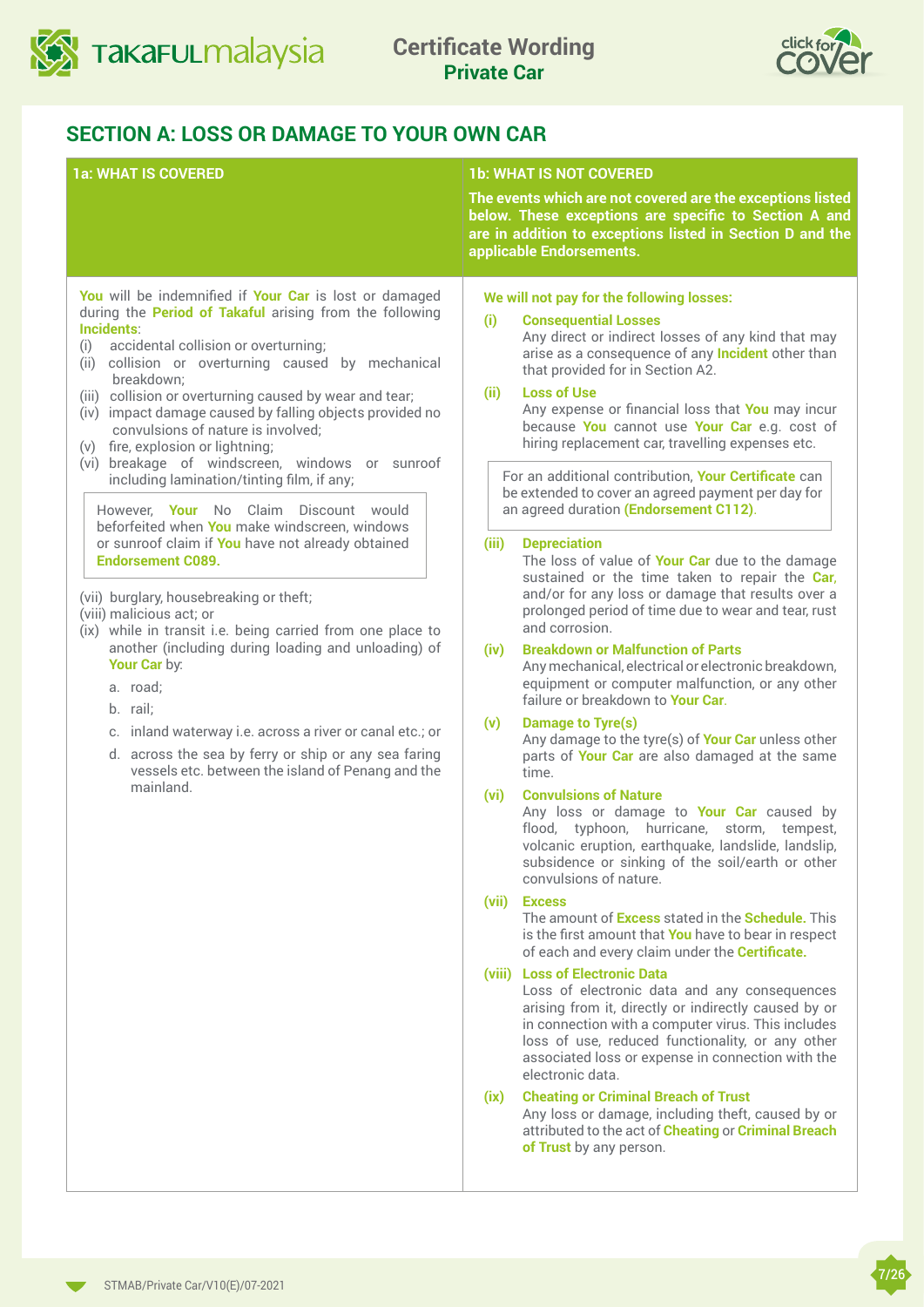<span id="page-7-0"></span>



#### **2. BASIS OF SETTLEMENT**

This section explains how **We** will settle **Your** claim once **We** accept that it is payable under Section A. If **Your Car** is damaged as a result of any **Incident**, **We** have the option of doing the following:

#### **A. IF YOUR CAR IS REPAIRABLE**

If in **Our** opinion **Your Car** is economical to repair, **We** have the option to:

- **e** arrange for **Your Car** to be repaired at **Our** approved **Repairer** and pay the cost of repairing Your Car to the condition which is as near as possible to the condition it was in before the loss happened;
- <sup>l</sup> pay **You** in cash the amount **We** estimate it would cost to repair **Your Car**; or
- **•** reinstate or replace **Your Car** with one of the same make, model, age and general condition.

#### **B. IF YOUR CAR IS NOT REPAIRABLE**

If in **Our** opinion, the damage to **Your Car** is so great that it would not be safe or economical to repair, **We** will declare **Your Car** "Beyond Economic Repair" ("BER") and **You** will be paid up to the maximum amount as stated in (d) below or offer **You** a settlement sum equivalent to the **Market Value**. **We** may also opt to replace **Your Car** with one of the same make, model, age and general condition. If **We** take any of these actions, this **Certificate**  shall be automatically terminated once **We** make payment.

In cases where the valuation of the franchise-holder vary from **Market Value** by more than 10%, **We** would also have the option to offer a settlement value which is equal to the cost of acquiring a replacement car of the same make, model and age of the **Car** at the time of loss. It is **Our** option to offer **You** a replacement of the **Car**, should **You** not agree with the offer.

#### **C. REPLACEMENT PARTS**

If the spare parts or **Accessories** required to repair **Your Car** are not available in Malaysia, or if **We** choose to pay for the loss or damage in cash, **We** will settle **Your** claim on the following basis:

- the last known parts price list issued in Malaysia by the manufacturer or their agent. If the price list in Malaysia does not exist, **We** will use the price at the manufacturer's production plant and include reasonable cost of transportation to Malaysia (but not the cost of air freight); and
- **the reasonable labour cost of fitting such spare parts or <b>Accessories** in Malaysia.

#### **D. THE MAXIMUM AMOUNT WILL BE PAID TO YOU**

If **Your Car** is **BER** or stolen and not recovered, the amount payable under the **Certificate** will be the **Market Value** at the time of the loss or the **Sum Covered** as shown in the **Schedule**, whichever sum is the lesser. Upon **Our** payment of the said amount, this **Certificate** shall be automatically terminated.

The **Market Value** is to be determined according to clauses 17 and 18 of Section F.

#### **E. UNDER-COVERAGE**

If the **Sum Covered** of **Your Car** is less than the **Market Value** at the time of the loss, **We** will only pay part of the loss in proportion to the difference between the **Market Value** and the **Sum Covered** as shown in the formula below:

**Sum Covered** x Assessed Loss **Market Value**

The balance has to be borne by **You**. However, this will only apply if the under-covered amount is more than 10% of the **Market Value**.

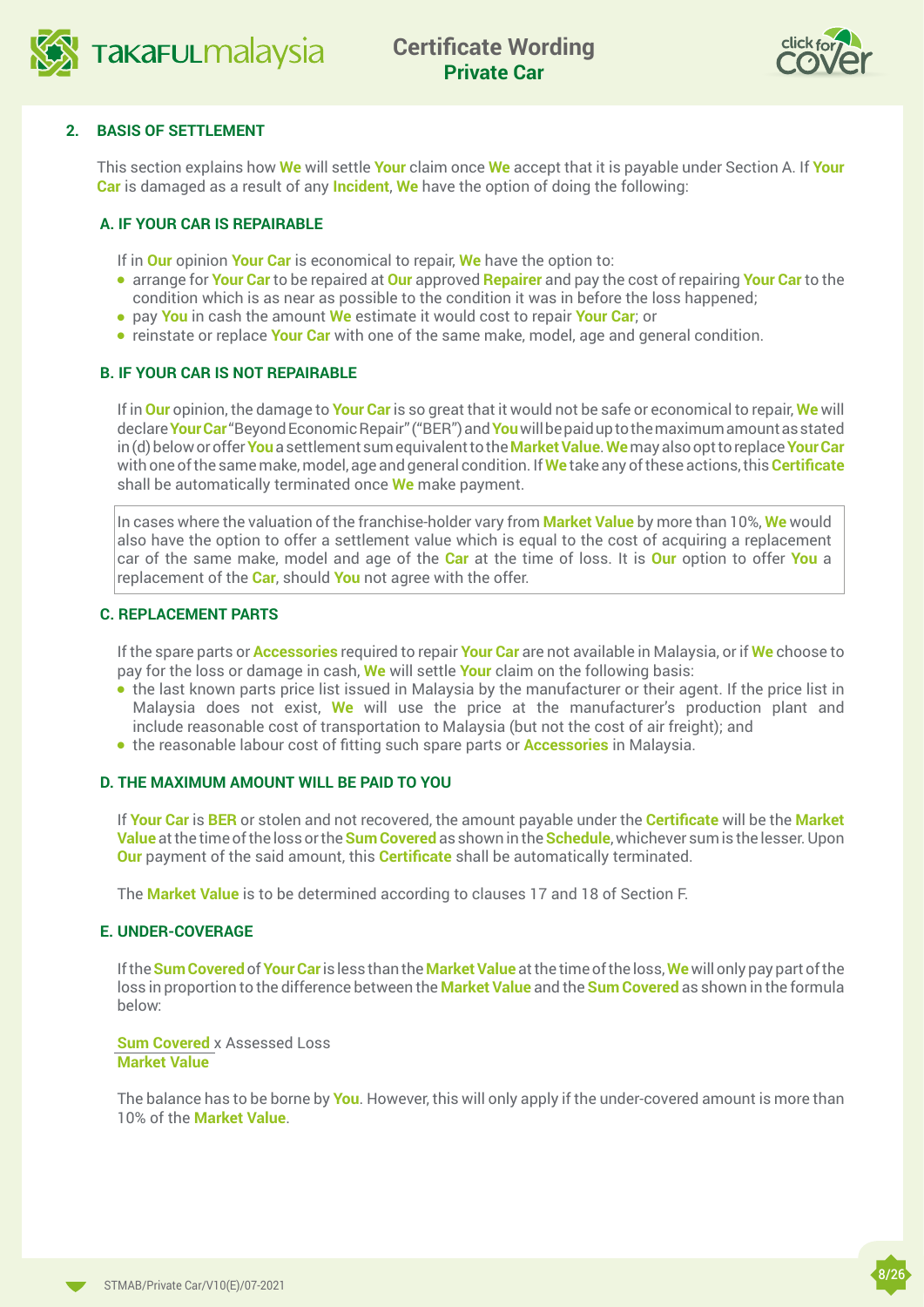



#### **F. BETTERMENT**

If new original parts are used to repair **Your Car** and as a result of which **Your Car** is in a better condition than it was before the damage, **You** would be required to contribute to its betterment, a proportion of the costs of such new original parts. **Your** contribution would be according to the following scale:

| Age of Your Car (Years) | <b>Rate of Betterment</b> |
|-------------------------|---------------------------|
| less than 5             | 0                         |
| 5                       | 15%                       |
| 6                       | 20%                       |
|                         | 25%                       |
| 8                       | 30%                       |
| 9                       | 35%                       |
| 10 and above            | 40%                       |

To determine the rate of betterment to be applied, the age of **Your Car** will be calculated based on when it was originally registered in Malaysia:

| a. as a locally assembled car                                                 | Date of Original Registration |
|-------------------------------------------------------------------------------|-------------------------------|
| b. as a new imported Completely Built Unit   Year of Manufacture<br>(CBU) car |                               |
| c. as an imported second-hand/used/<br>reconditioned car                      | Year of Manufacture           |

#### **3. TOWING COSTS**

If **Your Car** cannot be driven as a result of any damage to it that is covered by this **Certificate**, an amount up to a maximum of RM200 will be paid for the necessary and reasonable costs to remove **Your Car** to the nearest approved **Repairer** or to a safe place of storage while awaiting repair or disposal.

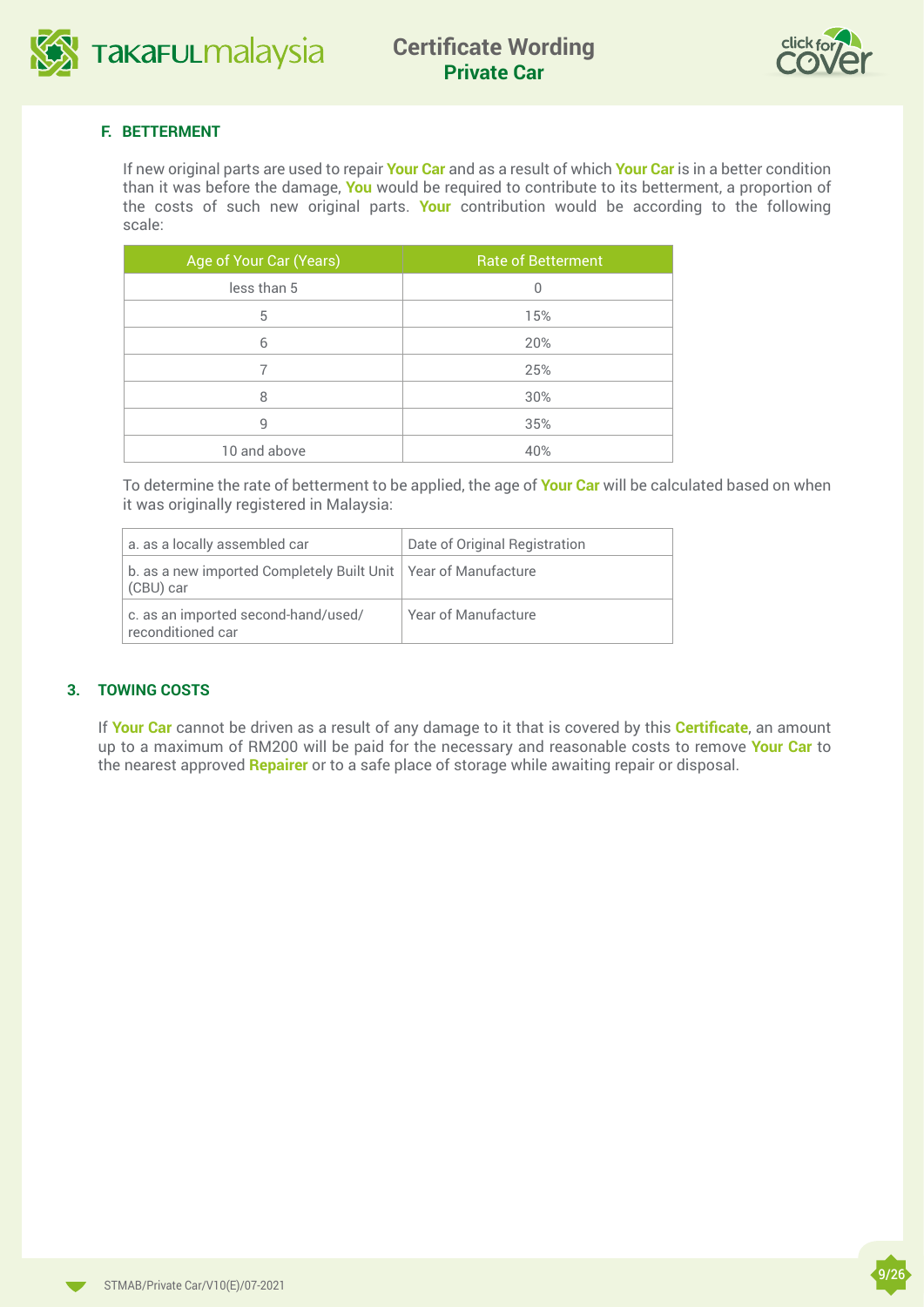<span id="page-9-0"></span>



## **SECTION B: LIABILITY TO THIRD PARTIES**

**You** and/or **Your Authorised Driver** will be indemnified for the amount which **You** and/or **Your Authorised Driver** are legally liable to pay any third party (including third party's costs and expenses)

for:

- (i) death or bodily injury to any person except those specifically excluded under this **Certificate**; and/or
- (ii) damage to property except those specifically excluded under this **Certificate**.

as a result of an **Incident** arising out of the use of **Your Car** on a **Road**. This cover is extended to **Your Authorised Driver** provided **Your Authorised Driver** also complies with all the terms and conditions of this **Certificate**.

#### **2. LIMITS OF OUR LIABILITY**

The following will be paid for any one claim, or series of claims arising from one **Incident**, in any one **Period of Takaful:**

- (i) unlimited amount for death or bodily injury to third party; and/or
- (ii) up to a maximum of RM3 million for third party property damage.

For an additional contribution, the limits of liability for third party property damage can be extended up to RM20 million **(Endorsement C105).**

#### **3. COVER FOR LEGAL PERSONAL REPRESENTATIVES**

Following the death of any person covered under this **Certificate**, that person's legal representatives will be indemnified for liability covered under this Section, provided such legal representatives comply with all the terms and conditions of the **Certificate**.

#### **4. MAXIMUM LEGAL COSTS**

If **You** or **Your Authorised Driver** is charged for reckless and dangerous driving or careless or inconsiderate driving under the Road Transport Act 1987 or any other offence related to the said **Incident**, legal cost incurred will be paid up to a maximum of RM2,000 to defend **You** or **Your Authorised Driver** provided always that such costs are incurred in Malaysia, the Republic of Singapore or Negara Brunei Darussalam, and provided that **Our** prior written consent had been secured.

Only legal cost will be paid and any penalty imposed on **You** or **Your Authorised Driver** will not be paid.

#### **1a. WHAT IS COVERED 1b. WHAT IS NOT COVERED**

These exceptions are specific to Section B and are in addition to the Exceptions stated in Section D of this **Certificate** and any other applicable **Endorsement. We**  will not pay for:

- (i) death or bodily injury to any passenger being carried for hire or reward;
- (ii) death or bodily injury to any person where such death or injury arises out of and in the course of the employment of such person by **You** or by **Your Authorised Driver**;

Under the Road Transport Act 1987, this **Certificate** shall not be required to cover, except in the case of a motor vehicle in which passengers are carried for hire or reward or by reason of or in pursuance of a certificate of employment, liability in respect of death of or bodily injury to persons being carried in or upon or entering or getting onto or alighting from the motor vehicle at the time of the occurrence of the event out of which the claims arise.

**In the course of employment** – Any person who is injured/dies (whether as passenger or otherwise) while on the job and is in or on the said **Car** as part of his/her employment e.g. car wash worker, mechanic etc.

- (iii) damage to property belonging to or in the custody of or control of or held in trust by **You** or **Your Authorised Driver** and/or any member of **Your** or **Your Authorised Driver's Household**;
- (iv) liability to any person being carried in or upon or entering or getting onto or alighting from **Your Car** unless he/she is required to be carried in or on **Your Car** by reason of or in pursuance of his/ her certificate of employment with **You** or **Your Authorised Driver** and/or his/her employer;

In pursuance of the contract of employment – The passenger is required to be carried to a destination in order to carry out the job as spelt out in his/her certificate of employment.

#### **Liability to passengers other than:**

- (a) passengers carried for hire or reward;
- (b) employees in the course of employment; or
- (c) **Your** or **Your Authorised Driver's Household** member unless he/she is required to be carried in **Your Car** by reason of or in pursuance to a certificate of employment; may be covered separately for additional contribution under **Endorsement C100**. If **You** have covered such liability, **You** will need to refer to the full text of **Endorsement C100: Legal Liability to Passengers** as to what this **Endorsement** covers or excludes and the applicable conditions.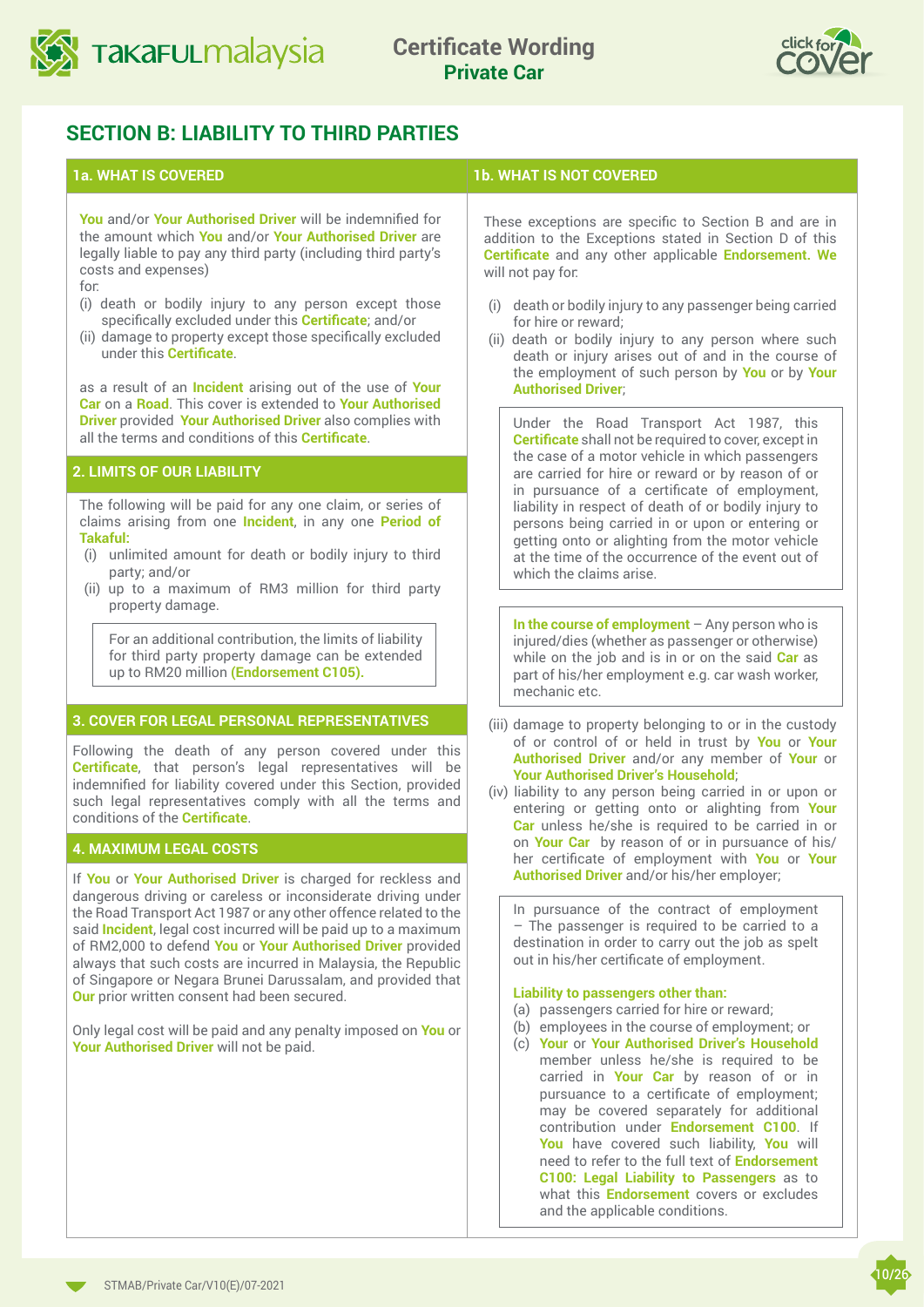<span id="page-10-0"></span>

# **Private Car**



#### **5. RIGHTS OF RECOVERY**

**We** have a right to refuse to pay **You** any indemnity or **Your Authorised Driver** if either of **You** commit a breach of any **Certificate** conditions or where the claim falls outside the scope of cover provided by **Us** under this **Certificate**. However, if **We** are legally required to pay any judgment sum in respect of a claim under Section B of this **Certificate** because of laws in force in Malaysia, Republic of Singapore or Negara Brunei Darussalam, which **We** would otherwise not have to pay, **We** have the right to ask **You** or **Your Authorised Driver** to repay to **Us** the amount of that payment and any costs **We** have incurred in connection with the claim.

(v) liability caused by a passenger travelling in or alighting from **Your Car**;

**Liability for accidents caused by Your passengers**  may be covered separately for additional contribution under **Endorsement C072**. **You** will need to refer to the full text of **Endorsement C072: Legal Liability of Passengers for Negligent Acts** as to what this **Endorsement** covers or excludes and the applicable conditions.

- (vi) any claims brought against **You** by any driver of **Your Car**, whether authorised or not;
- (vii) any claims brought against any person in any country in courts outside Malaysia, the Republic of Singapore or Negara Brunei Darussalam; and/ or
- (viii) all legal costs and expenses which are not incurred in or recoverable in Malaysia, the Republic of Singapore and Negara Brunei Darussalam.

## **SECTION C: NO CLAIM DISCOUNT**

This section spells out the reward system known as the "No Claim Discount".

#### **1. NO CLAIM DISCOUNT (NCD)**

If **You** have covered **Your Car** for a continuous period of 12 months and **You** or anyone else did not make any claim under this **Certificate** during that time, a NCD will be applied at each renewal. The applicable NCD will increase with each renewal if **You** continue to have claim free years as follows:

| <b>Claim Free Year of Takaful</b>              | <b>NCD Entitlement</b> |
|------------------------------------------------|------------------------|
| After 1 continuous claim free year             | 25%                    |
| After 2 continuous claim free years            | 30%                    |
| After 3 continuous claim free years            | 38 1/3 %               |
| After 4 continuous claim free years            | 45%                    |
| After 5 continuous claim free years and beyond | 55%                    |

#### **2. ONE CLAIM AND YOUR NCD IS DOWN TO ZERO**

If **You** or anybody else meet with an **Incident** which will give rise to a claim on this **Certificate**, the NCD entitlement that **You**  have accumulated would drop to zero at the next renewal and **Your** NCD will start all over again. If a claim is received after the NCD has been applied, **We** shall be entitled to recover the NCD given from **You**.

#### **3. EXCEPTION TO THIS RULE**

**Your** NCD will not be affected even if a claim is made if:

- **We** are of the opinion that **You** are not at fault for causing the loss;
- <sup>l</sup> the offending vehicle is identifiable and is not a vehicle used for carriage of passengers for hire or reward (for example taxis, hire cars, public buses, stage buses, school buses and factory buses for hire);
- **•** the offending vehicle is covered by a Malaysian licensed **Takaful** operator/Insurance Company; and
- $\bullet$  there is no death or personal injury claim involved.

#### **4. YOUR NCD IS NOT TRANSFERABLE**

The NCD is personal to **You** which means that if **You** were to sell **Your Car** and **We** agree to transfer this **Certificate** to the new owner, **Your** NCD cannot be transferred for the benefit of the new owner.

#### **5. NON-UTILISATION OF NCD**

For every year that the NCD is not utilised by **You**, the NCD accumulated and applicable for this **Certificate** will be reversed in accordance with the scale set out in the table in clause C1 above.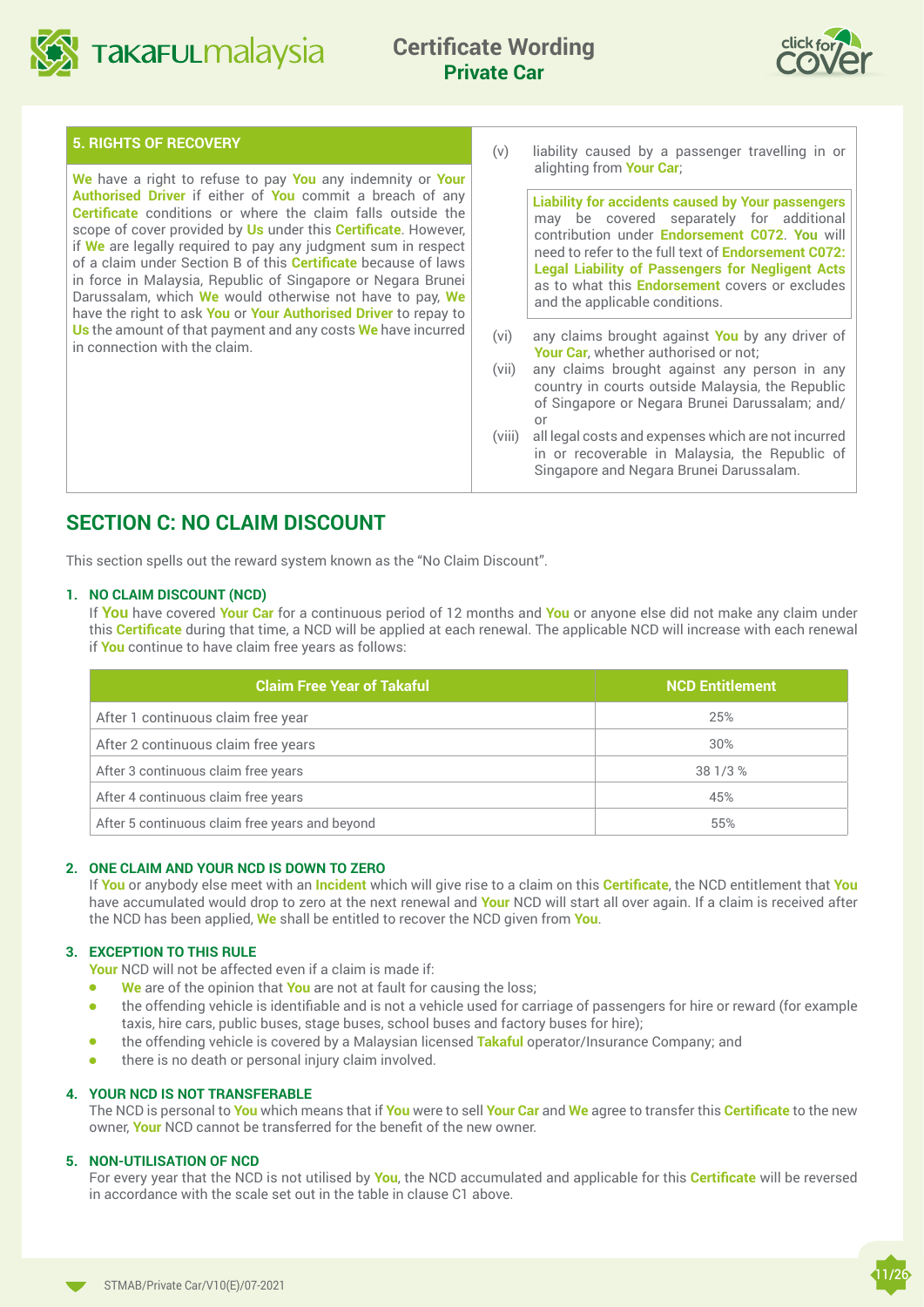<span id="page-11-0"></span>



## **SECTION D: GENERAL EXCEPTIONS – THESE APPLY TO THE WHOLE CERTIFICATE**

This section lists down circumstances under which this **Certificate** does not provide cover at the time of happening of the **Incident**. This is in addition to those already listed in Sections A1b and B1b.

#### **1. UNLICENSED DRIVERS**

There is no cover under this **Certificate** if **You** or **Your Authorised Driver** do not have a valid driving licence to drive **Your Car**. This will not apply if **You** or **Your Authorised Driver** have an expired licence but are not disqualified from holding or obtaining such driving licence under any existing laws, by-laws and regulations.

#### **2. ALCOHOL, DRUGS AND OTHER INTOXICATING SUBSTANCES**

There is no cover under this **Certificate** if **You** or **Your Authorised Driver** is under the influence of alcohol or intoxicating liquor, narcotics, dangerous drugs or any other deleterious drugs or intoxicating substance to such an extent that **You** or **Your Authorised Driver** are incapable of having proper control of **Your Car**.

**You** or **Your Authorised Driver** shall be deemed as incapable of having proper control of **Your Car** if after a toxicology or equivalent test, it is shown that the alcohol level in the breath, blood or urine of **You** or **Your Authorised Driver** is higher than the prescribed limit pursuant to Section 45G(1) of the Road Transport Act 1987 of 80mg of alcohol in 100ml of blood (or equivalent in respect of breath or urine) or other equivalent legislation that is in force at the material time.

#### **3. FRAUD AND EXAGGERATED CLAIMS**

If any claim is in any part fraudulent or exaggerated, or if **You** or anyone acting on **Your** behalf, uses fraudulent means to get any benefit under this **Certificate**, the entire claim will not be paid or payable. If **We** are required to make payment of any such claim to a third party, **We** shall be entitled to recover the sum paid and any costs incurred from **You**.

#### **4. UNLAWFUL PURPOSE**

There is no cover under this **Certificate** if **You** or **Your Authorised Driver** use **Your Car** for an unlawful purpose or to attempt an unlawful purpose i.e. in violation of the criminal law or a recognised law of the country where **Your Car** was being used.

#### **5. USE FOR RACING ETC.**

There is no cover under this **Certificate** if **You** use or **You** allow **Your Authorised Driver** to use **Your Car**:

- (a) to practise for or to take part in any motor sport, competition (other than treasure hunt), rally, pacemaking, reliability trial or speed test; or
- (b) on any racetrack.

#### **6. USE OUTSIDE MALAYSIA**

Unless **We** provide otherwise, this **Certificate** does not cover **You** in respect of claims arising whilst **Your Car** was being used or driven outside Malaysia, the Republic of Singapore and Negara Brunei Darussalam. In Malaysia, **Our** liability under this **Certificate** is governed by the Road Transport Act 1987 and the terms and conditions of this **Certificate**, and **Our** liability outside Malaysia is governed by the terms and conditions of this **Certificate** only.

For an additional contribution, **Your Certificate** can be extended to cover the use of **Your Car** in Thailand or Kalimantan only if **You** obtain the prescribed extension cover **(Endorsements C101 and C102).**

#### **7. FAILURE TO TAKE PRECAUTION**

Additional damages will not be paid if after an **incident** or breakdown :

- (a) **You** left **Your Car** unattended or failed to take proper precaution to prevent further loss or damage; or
- (b) **You** continue to drive **Your Car** in an unroadworthy condition before any repair is done.

Claims that arise will not be paid if, when using **Your Car**, **You** do not take reasonable precaution to keep **Your Car** secured. This includes but is not limited to leaving **Your Car** unattended while unlocked or with ignition key left in or on **Your Car**.

#### **8. WAR RISK**

There is no cover under this **Certificate** for any loss or liability (including any cost of defending any action) connected in any way directly or indirectly to:

- (a) war, invasion, acts of foreign enemies, hostilities or warlike operation (whether war is declared or not), civil war, **Act of Terrorism**, mutiny, rebellion or revolution; or
- (b) strike, riots or civil commotion assuming the proportion of or amounting to an uprising, insurrection or military or usurped power.

For an additional contribution, **Your Certificate** can be extended to cover strikes, riots and civil commotion **(Endorsement C025)**.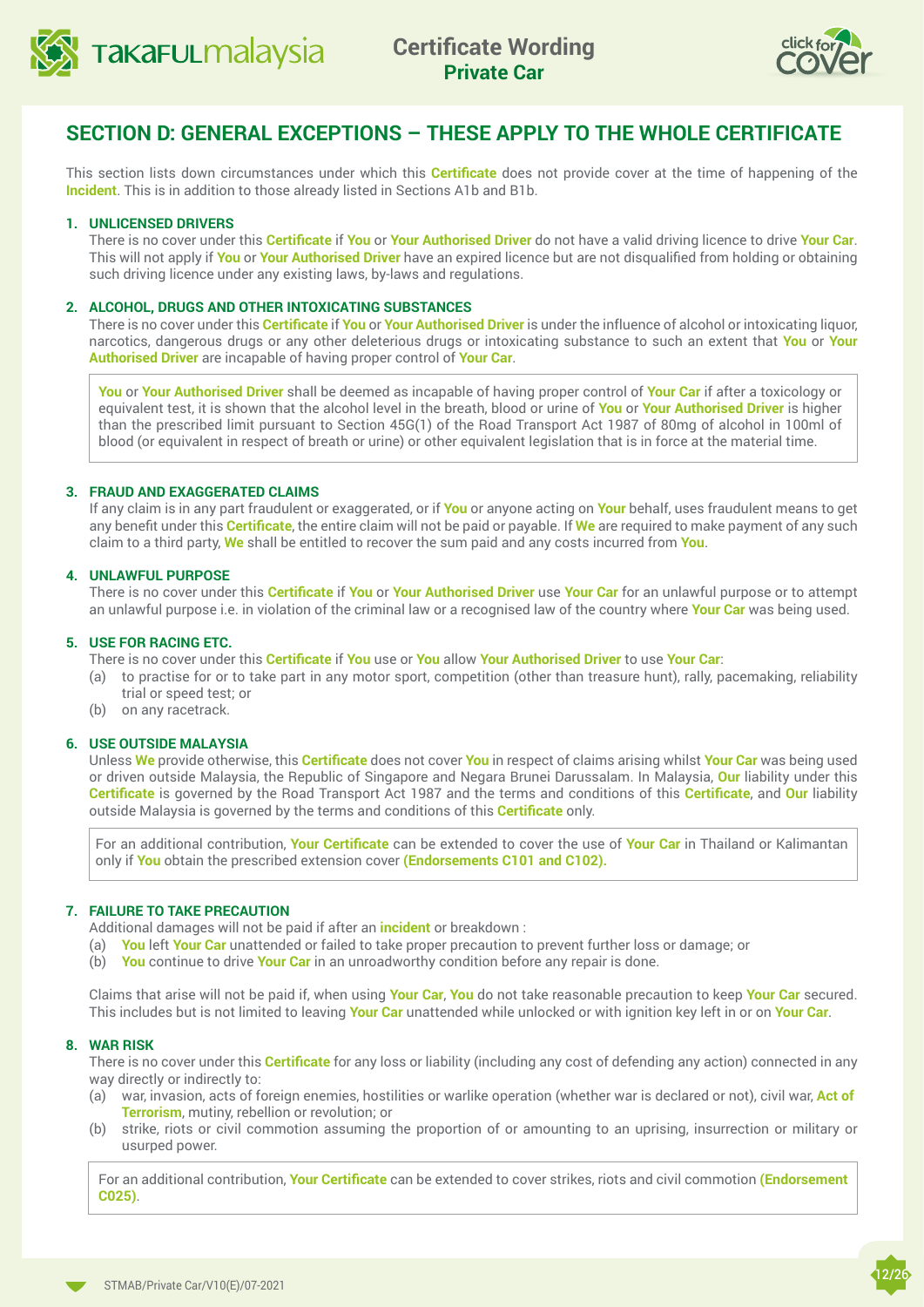<span id="page-12-0"></span>



#### **9 NUCLEAR RISK**

There is no cover under this **Certificate** for any accident, loss or damage to any property or any loss or liability arising therefrom (including consequential losses and costs of defending any actions) connected in any way with operations using the nuclear fission or fusion process, or handling of radioactive material.This includes, but is not limited to:

- (a) the use of nuclear reactors such as atomic piles, particle accelerators or generators and similar devices;
- (b) the use, handling or transportation of radioactive material in relation to any **Act of Terrorism**;
- (c) the use, handling or transportation of any weapon or explosive device employing nuclear fission or fusion; or
- (d) the use, handling or transportation of radioactive material.

#### **10. CONVULSIONS OF NATURE**

There is no cover (unless specifically participated) for any loss, damage or liability caused by flood, typhoon, hurricane, storm, tempest, volcanic eruption, earthquake, landslide, landslip, subsidence or sinking of the soil/earth or other convulsions of nature.

For an additional contribution, **Your Certificate** can be extended to cover flood, typhoon, hurricane, storm, tempest, volcanic eruption, earthquake, landslide, landslip, subsidence etc. **(Endorsement C057)**.

#### **11. CONTRACTUAL LIABILITY**

Any liability that arises by virtue of an agreement will not be paid by virtue of agreement but for which **We** would not have been liable in the absence of such agreement.

#### **12. UNAUTHORISED DRIVER**

Any **Incident**, loss, damage or liability caused, sustained or incurred whilst **Your Car**, in respect of which indemnity is provided by this **Certificate**, is being driven by any person other than an **Authorised Driver** or person driving on **Your** order or with **Your**  permission.

#### **13. COMMUNICABLE DISEASE EXCLUSION**

- 13.1 Notwithstanding any provision, clause or term to the contrary within this **Certificate** and/or any **Endorsement** thereof, **Certificate** excludes any loss, damage, liability, claim, cost, expense or other sum of whatsoever nature, directly or indirectly caused by a Communicable Disease or the fear or threat (whether actual or perceived) of a Communicable Disease regardless of any other cause or event contributing concurrently or in any other sequence thereto.
- 13.2 As used herein:
	- 13.2.1 "Communicable Disease" means any infectious, communicable or contagious disease, or any mutation or variation thereof, which can be transmitted by means of any substance or agent from any organism to another organism including, but not limited to, where:
		- 13.2.1.1 the substance or agent includes, but is not limited to, a virus, bacterium, parasite, organism or other pathogen or any variation thereof, whether deemed living or not, and
		- 13.2.1.2 the method of transmission, whether direct or indirect, includes but is not limited to, airborne transmission, bodily fluid transmission, transmission from or to any surface or object, solid, liquid or gas or between organisms.
	- 13.2.2 "caused by" means relating to; in connection with; arising under; arising out of; arising from; as a result of; resulting from; as a consequence of; attributable to; contributed to by; caused by; involving; and any other term commonly used and/or understood to reflect or describe a nexus and/or connection from one thing to another whether direct or indirect.

## **SECTION E: CONDITIONS – THESE APPLY TO THE WHOLE CERTIFICATE**

This section spells out the terms and conditions that **You** must observe to ensure this **Certificate** remains effective. Basically these conditions are of three types:

- <sup>l</sup> What **You** must do
- **.** What **You** must not do
- **.** What **We** can do

#### **CONDITIONS PRECEDENT TO CERTIFICATE LIABILITY**

The following conditions are conditions precedent to **Our** liability to pay **You** any indemnity under this **Certificate** and have to be observed by **You** strictly. **We** can repudiate this **Certificate** and/or will not pay claims under the **Certificate** if **You** breach any of the relevant conditions. These conditions also apply to **Your Authorised Driver** and any legal representative who seek indemnity under this **Certificate**.

#### **1. DUTY OF DISCLOSURE**

The duty of disclosure is different for a Consumer **Takaful** Contract and for a Non-Consumer **Takaful** Contract. They are separately outlined below:

#### **A. CONSUMER TAKAFUL CONTRACT**

Where **You** have applied for this **Takaful** wholly for purposes unrelated to **Your** trade, business or profession, **You** had a duty

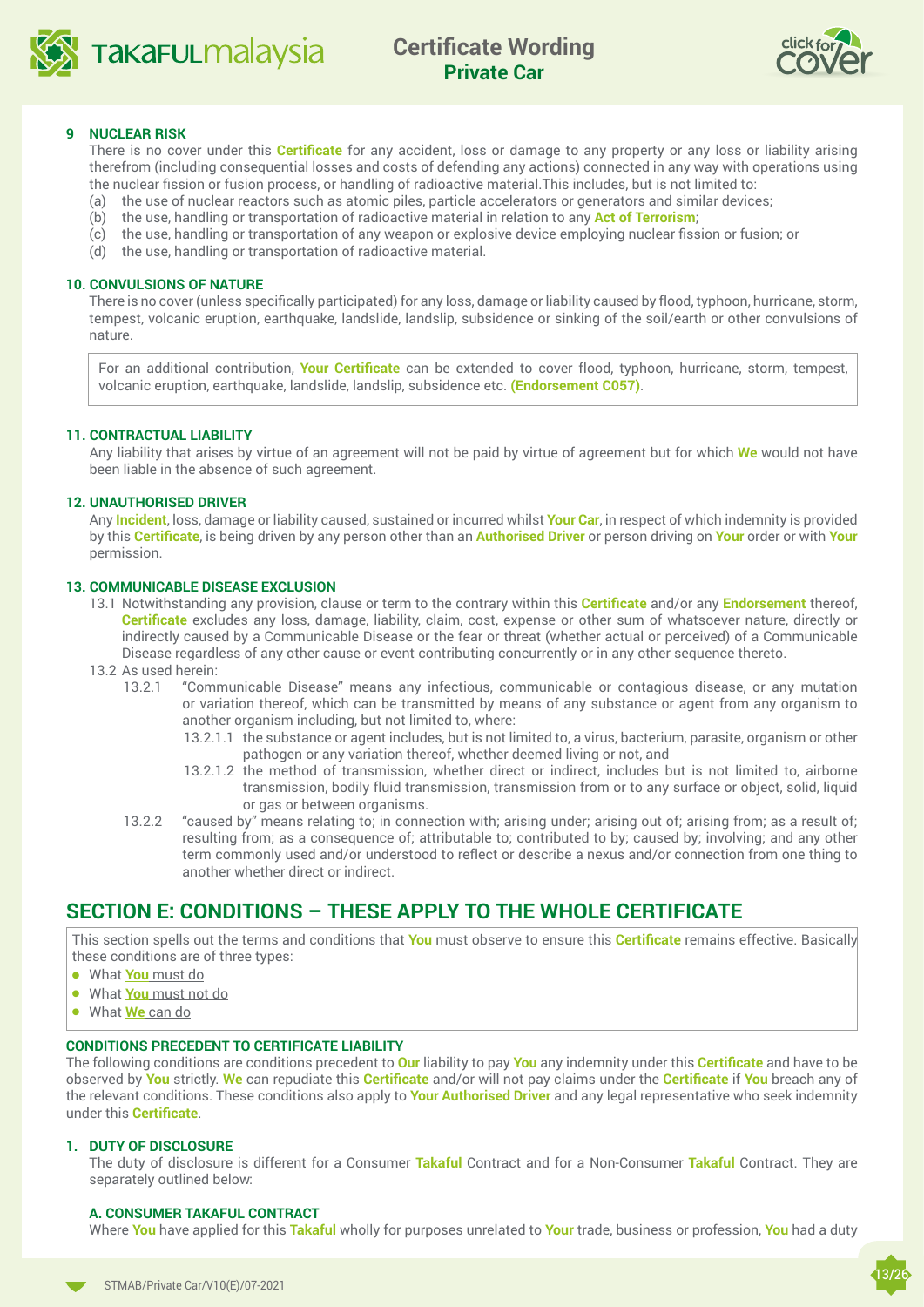<span id="page-13-0"></span>

**TAKAFULMAAYSIA** Certificate Wording **Private Car**



to take reasonable care not to make a misrepresentation in answering the questions in the Proposal Form (or when **You** applied for this **Takaful**) i.e. **You** should have answered the questions fully and accurately. Failure to have taken reasonable care in answering the questions may result in avoidance of **Your Certificate of Takaful**, refusal or reduction of **Your** claim(s), change of terms or termination of **Your Certificate of Takaful** in accordance with Schedule 9 of the Islamic Financial Services Act 2013. **You** were also required to disclose any other matter that **You** knew to be relevant to **Our** decision in accepting the risks and determining the rates and terms to be applied.

**You** also have a duty to tell **Us** immediately if at any time after **Your Certificate of Takaful** has been entered into, varied or renewed with **Us**, any of the information given in the Proposal Form (or when **You** applied for this **Takaful**) is inaccurate or has changed.

#### **B. NON-CONSUMER TAKAFUL CONTRACT**

Where **You** have applied for this **Takaful** for purposes related to **Your** trade, business or profession, **You** had a duty to disclose any matter that **You** know to be relevant to **Our** decision in accepting the risks and determining the rates and terms to be applied, and any matter a reasonable person in the circumstances could be expected to know to be relevant, otherwise it may result in avoidance of **Your Certificate of Takaful**, refusal or reduction of **Your** claim(s), change of terms or termination of **Your Certificate of Takaful**.

**You** also have a duty to tell **Us** immediately if at any time after **Your** contract of **Takaful** has been entered into, varied or renewed with **Us**, any of the information given in the Proposal Form (or when **You** applied for this **Takaful**) is inaccurate or has changed.

#### **2. CLAIMS PROCEDURES**

If **Your Car** is involved in any **Incident** that could lead to a claim under this **Certificate**, **You** must do the following:

- (a) Notify **Our** claims department of the **Incident** and get a Claim Form. **You** must notify **Us** of the **Incident** as soon as possible but in any event:
	- **•** Within seven (7) days if You are not physically disabled or hospitalised following the **Incident**; or
	- **.** Within thirty (30) days or as soon as practicable if **You** are physically disabled and hospitalised as a result of the **Incident**.

**We** may allow a longer notification period if **You** can provide specific proof and justification for the delay.

- (b) Report the **Incident** to the police as required by law and do all that is required to assist the police authorities to secure a conviction against the offender.
- (c) Complete the Claim Form in full and return it to **Us** within twenty-one (21) days from the date of **Your** notification as per (a) above. **You** are required to answer all the questions in detail in all applicable sections and provide **Us** with all the necessary documents to support **Your** claim. **We** will not be held responsible if there is any delay on **Your** part to submit the Claim Form duly completed together with all the necessary documents.

A longer claims submission period may be allowed by **Us** subject to specific proof and justification by **You** for the delay.

- (d) If there are any claims made against **You** by a third party, **You** must immediately notify **Us** of the same and **You** must send to **Us** any notification of claim, notice of impending prosecution or inquest, summons, writ or any letters from the solicitors of the third party as soon as **You** receive such documents, but in any event within fourteen (14) days from the date of receipt of any of the documents.
- (e) Send **Your Car** to any of **Our** approved **Repairer** so that **We** can inspect **Your Car** before **We** give approval to proceed with repairs or take reasonable action to safeguard **Your Car** from further loss or damage. **We** can refuse to pay any claim under this **Certificate** if **You** breach this condition.
- (f) **You** must obtain **Our** consent in writing before **You** repair **Your Car** or incur any expenses in connection with a claim under this **Certificate**.

**You** must not do any of the following:

- <sup>l</sup> Admit any responsibility for any **Incident**; or
- <sup>l</sup> Negotiate or settle any claims made against **You** by a third party, unless **We** write and inform **You** that **You** can.

**We** will decide whether to negotiate, defend or settle, in **You**r name, **Your Authorised Driver's** name and/or on **Your** behalf, any claims made against **You** or **Your Authorised Driver** by a third party. If in **Our** assessment the third party claim made against **You** or **Your Authorised Driver** for property damage will exceed the limit of liability of RM3 million, the full amount of **Our**  liability will be paid to **You** or the third party and hand over the further conduct of any defence, settlement or proceeding to **You** completely. After doing so **We** will not be liable under this **Certificate** to make any more payments to **You** or any claimant or any other person arising from the same **Incident**.

The conditions above also apply to anyone else who wishes to claim under the terms and conditions of this **Certificate**. "Anyone else" may refer to personal representative or administrator/estate of the participant.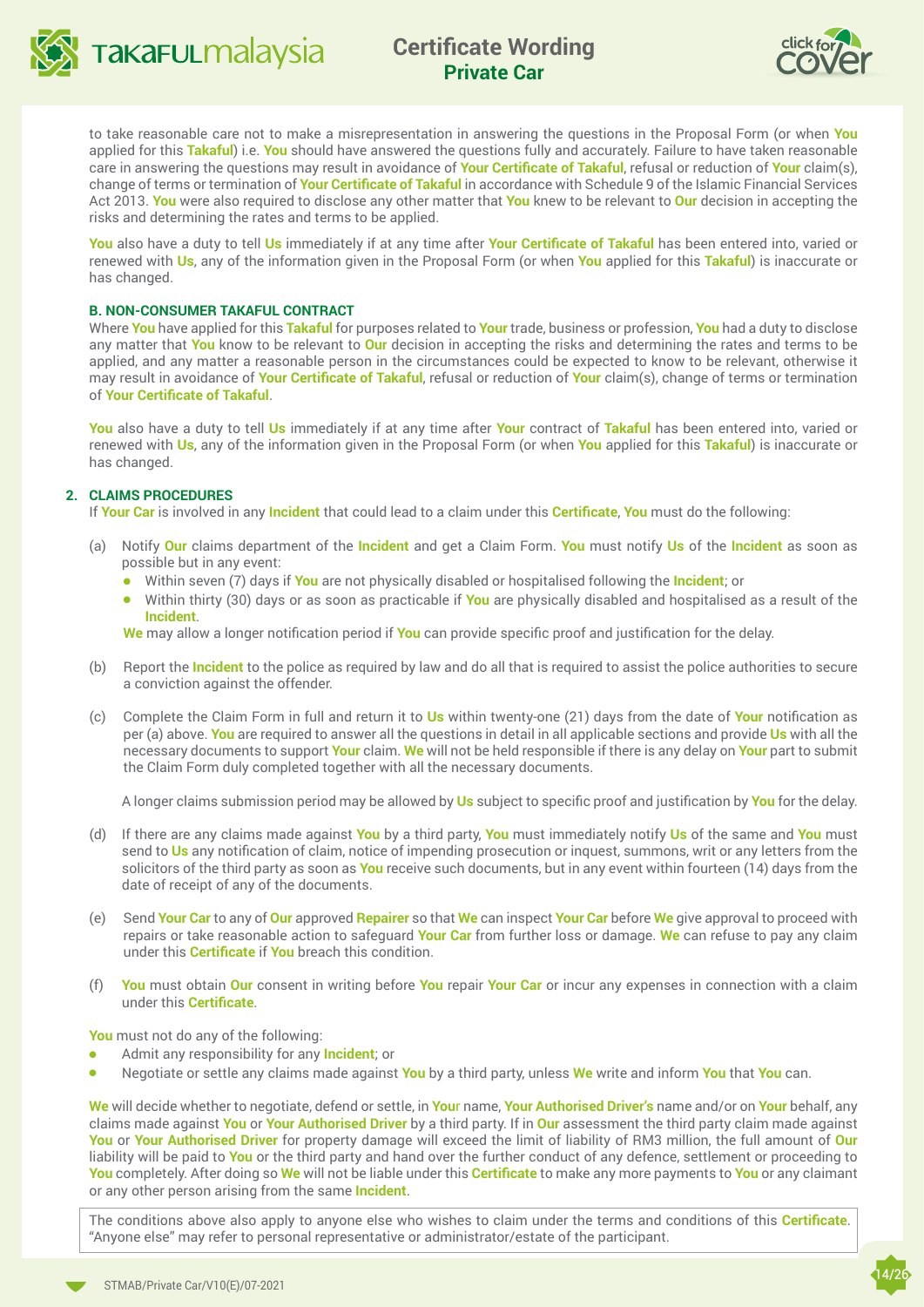



#### **3. CANCELLATION**

Either **You** or **We** may cancel this **Certificate** at any time during the **Period of Takaful**.

- (a) Cancellation by **You**:
	- <sup>l</sup> **You** can cancel this **Certificate** at any time by returning the **Certificate of Takaful (CT)** to **Us** or, if the **CT** has been lost or destroyed, **You** must provide **Us** with a duly certified Statutory Declaration (SD) to confirm this.
	- <sup>l</sup> After returning the **CT** or SD **You** will be entitled to a refund of the contribution (**Wakalah** fee and **Tabarru'** portion) for the unexpired period calculated on a pro-rata basis from the date of receipt by **Us** of the **CT** or SD in the event that the **Certificate** is lost or destroyed or not received by **You**.
	- <sup>l</sup> The **Certificate** will automatically lapse once **You** sell or dispose off **Your Car** because **Your** permissible **Takaful** interest in the **Car** will cease. If **You** want to transfer the **Certificate** to the new buyer, **You** have to get **Our** prior consent.

(b) Cancellation by **Us**:

- <sup>l</sup> **We** may also cancel this **Certificate** by giving **You** fourteen (14) days notice in writing by registered post to **Your** last address known to **Us**.
- **•** After returning the CT or SD You will be entitled to a pro-rata refund of contribution (Wakalah fee and Tabarru' portion) for the unexpired period calculated on a pro-rata basis from the date **We** receive the **CT** or SD from **You** to the expiry date of the **Certificate**.

 There will not be any refund of contribution for any cancellation of **Certificate** (either by **You** or by **Us**) if **You** have paid the **Minimum Contribution** only or if a claim has been made on this **Certificate**.

#### **4. IF THERE IS MORE THAN ONE TAKAFUL/INSURANCE COVERING THE SAME CAR**

- (a) **You** must inform **Us** in writing if **You** have taken out any other **Takaful**/Insurance in respect of **Your Car** during the **Period of Takaful**.
- (b) If a claim arises under this **Certificate** and such a loss is also claimable under the other **Takaful** certificate(s)/Insurance policy(ies) taken by **You**, **We** will only contribute **Our** rateable proportion of the whole loss. **We** will not be liable to pay the claim first and then seek recovery from the other co-Takaful operators/coinsurers who is/are also liable for the loss.

#### **5. SUBROGATION**

**We** reserve the right to undertake in **Your** name and **Your** behalf:

- $\bullet$  the full conduct, control and settlement of any proceedings;
- **e** recover compensation or secure indemnity from any third party in respect of anything covered by this **Certificate**.

at **Our** own expense and benefit.

#### **6. DISPUTE RESOLUTION**

If there are differences or disputes on any matters relating to this **Certificate** involving amounts exceeding RM250,000, an Arbitrator shall be jointly appointed by **You** and **Us** in writing to resolve the differences or disputes. If no agreement is reached on who is to be the Arbitrator within one month of being required to do so then **You** and **We** shall be entitled to appoint an Arbitrator each. Both Arbitrators shall then proceed to hear the difference or dispute together with an Umpire to be jointly appointed by them. If the Arbitrators cannot agree on an Umpire within thirty (30) days, then the Kuala Lumpur Regional Centre for Arbitration shall appoint an Umpire.

If the disputed sum is less than RM250,000, **You** may refer the matter to the **Ombudsman for Financial Services** to resolve the dispute.

#### **7. OTHER MATTERS**

**We** will only be liable to pay **You** any indemnity under this **Certificate** if **You**:

- (a) Comply with all the terms and conditions of this **Certificate**. These conditions are also applicable to **Your Authorised Driver** and any legal representative who seek protection under this **Certificate**;
- (b) Maintain **Your Car** in a reasonably efficient and roadworthy condition. **You** must get **Our** consent if **You** make any modification that will enhance or in any way affect the performance of **Your Car**;
- (c) Take reasonable care to avoid any situation that could result in a claim. This **Certificate** will not cover **You** if **You** or Y**our Authorised Driver** are reckless i.e. where **You** recognise a serious risk but deliberately do not take steps to prevent it. This includes but is not limited to leaving **Your Car** unattended while unlocked or with ignition keys left in or on **Your Car**; and
- (d) Make **Your Car** available to **Us** for inspection at all reasonable times upon request.

#### **8. REFERENCE TO MOTOR VEHICLE MARKET VALUATION SYSTEM**

This refers to the motor vehicle **Market Valuation System** approved by Persatuan Insurans Am Malaysia (PIAM) to determine the **Sum Covered** of **Your Car** at the time **You** obtain/renewed this **Certificate** as well as the **Market Value** at the time of the loss.

When a claim is made, the **Market Value** of **Your Car** would be determined by the ISM Automotive Business Intelligence System and this value would be accepted as the cost of acquiring a replacement car of the same make, model and age of **Your Car** at the time of loss.

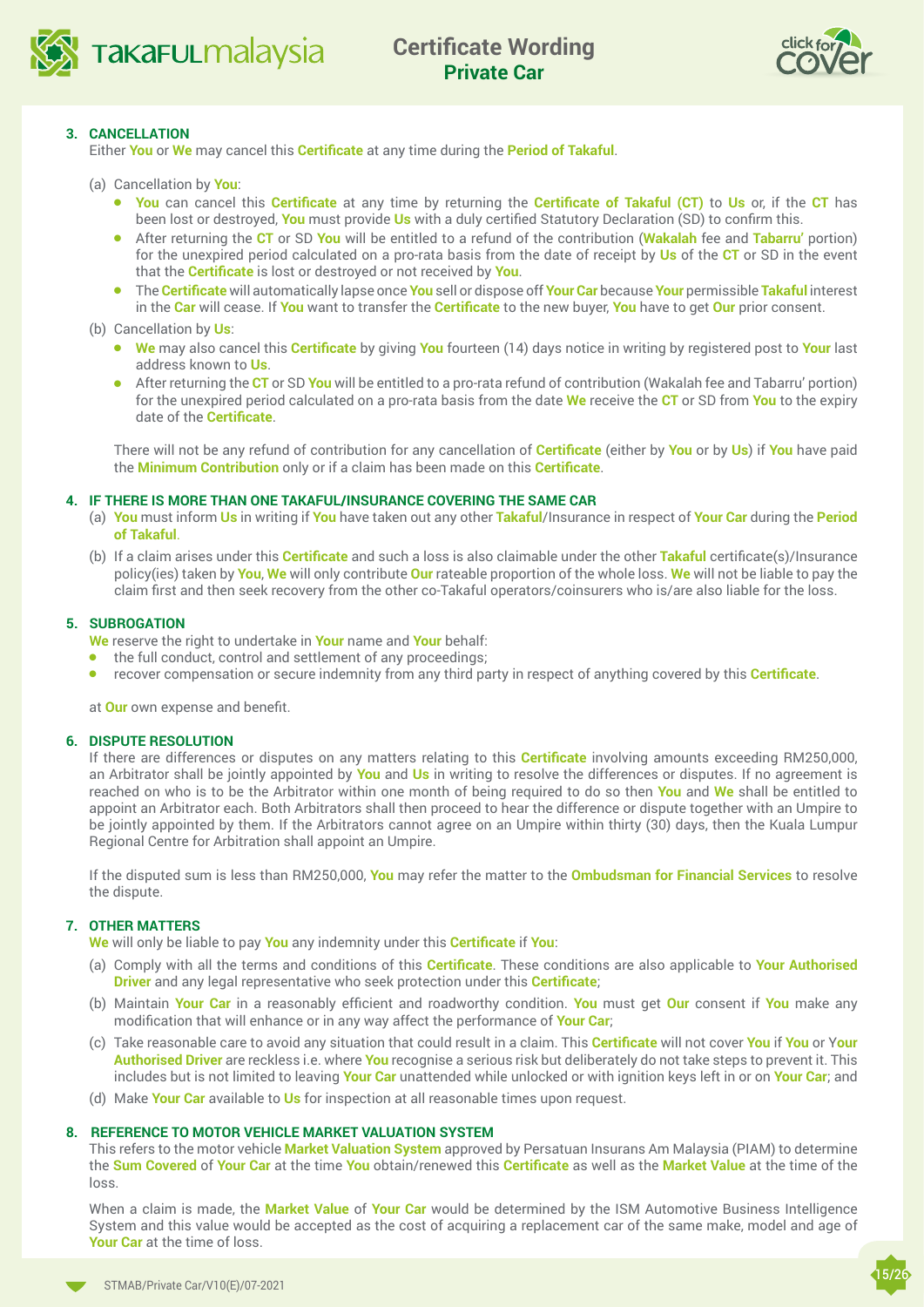<span id="page-15-0"></span>



If no **Market Value** is available from the ISM Automotive Business Intelligence System for **Your Car**, the **Market Value** of the **Car** would be determined by an **Adjuster**, agreed to by both **You** and **Us**.

The valuation done by the ISM Automotive Business Intelligence System or **Adjuster** will be conclusive evidence in respect of the **Market Value** of **Your Car** in any legal proceedings against **Us**.

#### **9. TERMINATION OF THIS CERTIFICATE**

This **Certificate** shall automatically terminate upon occurrence of any of the following:

- (a) upon cancellation of this **Certificate** by **You**;
- (b) upon cancellation of this **Certificate** by **Us**;
- (c) when there is fraud or misrepresentation of material fact during application;
- (d) when **We** made the claim settlement for **Your Car** due to "Beyond Economic Repair" or stolen;
- (e) when the **Certificate** expires at the end of **Period of Takaful**; or
- (f) upon cancellation due to Non Shariah Compliance as per Additional Condition 1.

If the termination is due to (a) and (b), please refer to "Condition 3 – Cancellation" for contribution (**Wakalah** fee and **Tabarru'**  portion) refund. If the termination is due to (c) and (f), **We** will refund to **You** the contribution in full. If the termination is due to (d) and (e), **We** will not refund to **You** the contribution.

Any contribution receipt by **Us** after the termination of this **Certificate** will not create any liability to **Us** but **We** will refund such contribution to **You** without profit.

#### **10. BENEFITS**

All the benefits specified in this **Certificate** will be payable from the **GTF**.

#### **11. CUSTOMER SERVICE CHARTER**

You may visit Our website to know more about **[Our Customer Service Charter](https://www.takaful-malaysia.com.my/footer/Pages/regulatorycompliance.aspx)**.

#### **12. LEGAL PROCEEDING CLAUSE**

No action at law or in equity shall be brought to recover on this **Certificate** prior to the expiration of sixty (60) days after written proof of loss has been furnished in accordance with the requirements of this **Certificate**. If the person covered shall fail to supply the requisite proof of loss as stipulated by the terms and conditions of this **Certificate**, the person covered may, within a grace period of one (1) calendar year from the time that the written proof of loss to be furnished, submit the relevant proof of loss to **Us** with cogent reason(s) for the failure to comply with the **Certificate** terms and conditions. The acceptance of such proof of loss shall be at the sole and entire discretion of **Us**. After such grace period has expired, **We** will not accept, for any reason whatsoever, such written proof of loss.

#### **13. PREVALENT CERTIFICATE WORDING**

For avoidance of doubt, the English version of this Certificate Wording will prevail over the Bahasa Malaysia version at all times.

## **SECTION F : DEFINITIONS OF WORDS HIGHLIGHTED IN THE CERTIFICATE**

This section explains what **We** mean by the words printed in bold in this **Certificate**.

In this **Certificate, Schedule** and **Certificate of Takaful,** unless the context otherwise requires, the following words shall have the meanings as defined below.

#### **1. ACCESSORIES**

This refers to the standard factory-fitted tools of the **Car** including air-conditioners and spare tyres and may include radio/ cassette player/compact disc player and the like if specified in the **Schedule**.

#### **2. ACT OF TERRORISM**

This refers to an act by any person(s) or group that uses force or violence and/or the threat of force or violence, whether they are acting alone or on behalf of or in connection with any organisation(s) or government(s) and done for political, religious, ideological, ethnic or similar purposes or reasons, including the intention to influence any government and/or to put the public, or any section of the public, in fear.

#### **3. ADJUSTER**

This refers to a person or entity registered under the Islamic Financial Services Act 2013 who is appointed by **Us** to investigate the cause and circumstances of a loss and to determine the amount of loss.

#### **4. AUTHORISED DRIVER**

This refers to any person who drives **Your Car** with **Your** consent or permission provided he or she holds a valid driving licence of the relevant type and is not disqualified to drive by law or for any other reason.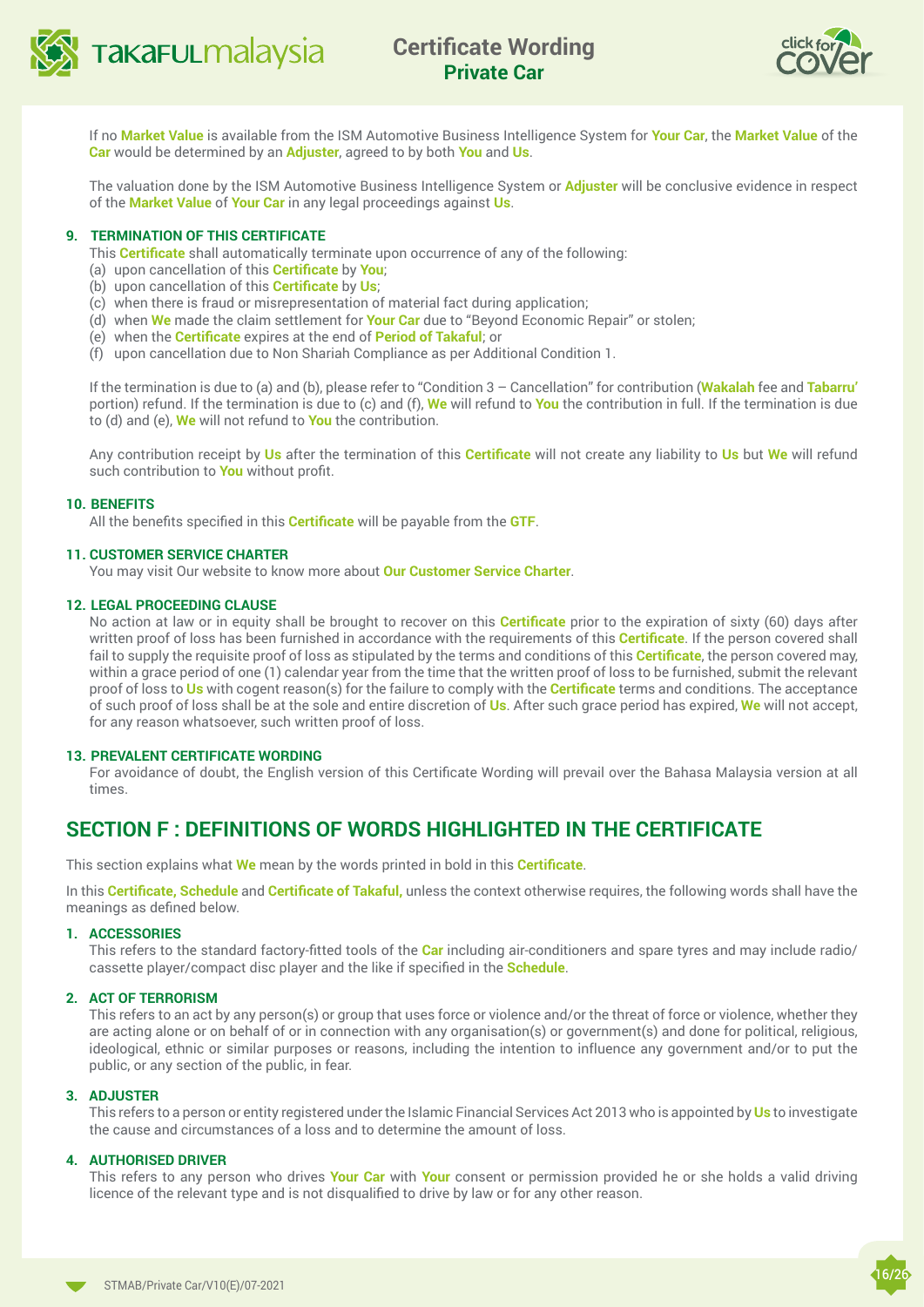<span id="page-16-0"></span>



#### **5. CAR**

This refers to the motor vehicle described in the **Schedule** and includes the manufacturer's standard options and **Accessories** fitted to it and any other non-standard options or descriptions that are specifically listed in the **Schedule**.

#### **6. CERTIFICATE**

**Certificate** includes the **Schedule**, the **Certificate of Takaful** and all **Endorsements** specifically listed in the **Schedule**.

#### **7. CERTIFICATE OF TAKAFUL**

This **Certificate** is a prescribed form that **We** are required to issue to **You** under the Road Transport Act 1987 and it outlines the particulars of any conditions subject to which the **Certificate** is issued.

#### **8. CHEATING**

This follows the meaning as defined under Section 415 of the Penal Code which is as follows: Whoever by deceiving any person, whether or not such deception was the sole or main inducement:

- (a) fraudulently or dishonestly induces the person so deceived to deliver any property to any person, or to consent that any person shall retain any property; or
- (b) intentionally induces the person so deceived to do or omit to do anything which he would not do or omit to do if he were not so deceived and which act or omission causes or is likely to cause damage or harm to any person in body, mind, reputation, or property, is said to "cheat".

#### **9. CRIMINAL BREACH OF TRUST**

This follows the meaning as defined under Section 405 of the Penal Code which is as follows:

Whoever, being in any manner entrusted with property, or with any dominion over property either solely or jointly with any other person, dishonestly misappropriates, or converts to his own use, that property, or dishonestly uses or disposes of that property in violation of any direction of law prescribing the mode in which such trust is to be discharged, or of any legal certificate, express or implied, which he has made touching the discharge of such trust, or wilfully suffers any other person so to do, commits "criminal breach of trust".

#### **10. ENDORSEMENT**

This refers to the document that **We** issue to **You** to confirm any changes or extensions of the coverage to the basic **Certificate**.

#### **11. EXCESS**

This refers to the amount that must be borne by **You** first for each claim. The amount of the **Excess** is shown in the **Schedule**. **You** have to pay the **Excess** irrespective of who is at fault in the **Incident**.

#### **12. GENERAL TAKAFUL FUND or GTF**

This refers to a fund established to pool a portion of contributions paid by participants, on the basis of **Tabarru'** for the purpose of meeting claims associated with events or risks specified in this **Certificate**. This fund is collectively owned by the pool of participants.

#### **13. HOUSEHOLD**

This refers to all members of **Your** or **Your Authorised Driver's** immediate family i.e. spouse, children including legally adopted children, parents, brother(s) and sister(s) staying under one roof with **You** in the case of **Your** immediate family, or with **Your Authorised Driver**, in the case of his immediate family.

#### **14. INCIDENT**

Any event which could lead to a claim under this **Certificate**.

#### **15. JU'ALAH**

This refers to a contract where a party offers a specified reward to another party who achieved a determined result. Under this **Certificate**, **You** allow **Us** to receive a portion of distributable surplus arising from the **GTF** as performance incentive for **Our** achievement in managing the **GTF** which results in the surplus.

#### **16. LIMITATIONS AS TO USE**

According to **Your Certificate of Takaful (CT), Your Car** can only be used for "Social, domestic and pleasure purposes and for the Participant's business". The **CT** also states that "The **Certificate** does not cover use for hire or reward, racing, pacemaking, reliability, trial speed-testing, the carriage of goods other than samples in connection with any trade or business".

#### **17. MARKET VALUE**

This refers to the reasonable cost to buy another car of the same make, model, age and general condition similar to **Your Car** at the time of loss. The **Market Value** of **Your Car** at the time of loss would be determined according to the terms of the option that **You** had chosen at the time **You** obtained this **Certificate**. If **You** had opted for a **Market Valuation System** to determine **Your Sum Covered** then the **Market Value** would be based on that valuation system as described in clause 18 below. However, if **You** had not opted for a **Market Valuation System** then the **Market Value** of **Your Car** in the event of dispute would be determined by the Head Office of the **Car** franchise-holder and this value should be equal to the cost of acquiring a replacement car of the same make, model and age of **Your Car** at the time of loss. If this valuation is not available or appears in **Our** opinion to be unduly low or high then valuation will be determined by an **Adjuster** registered under the Islamic Financial Services Act 2013, agreed by both **You** and **Us**.

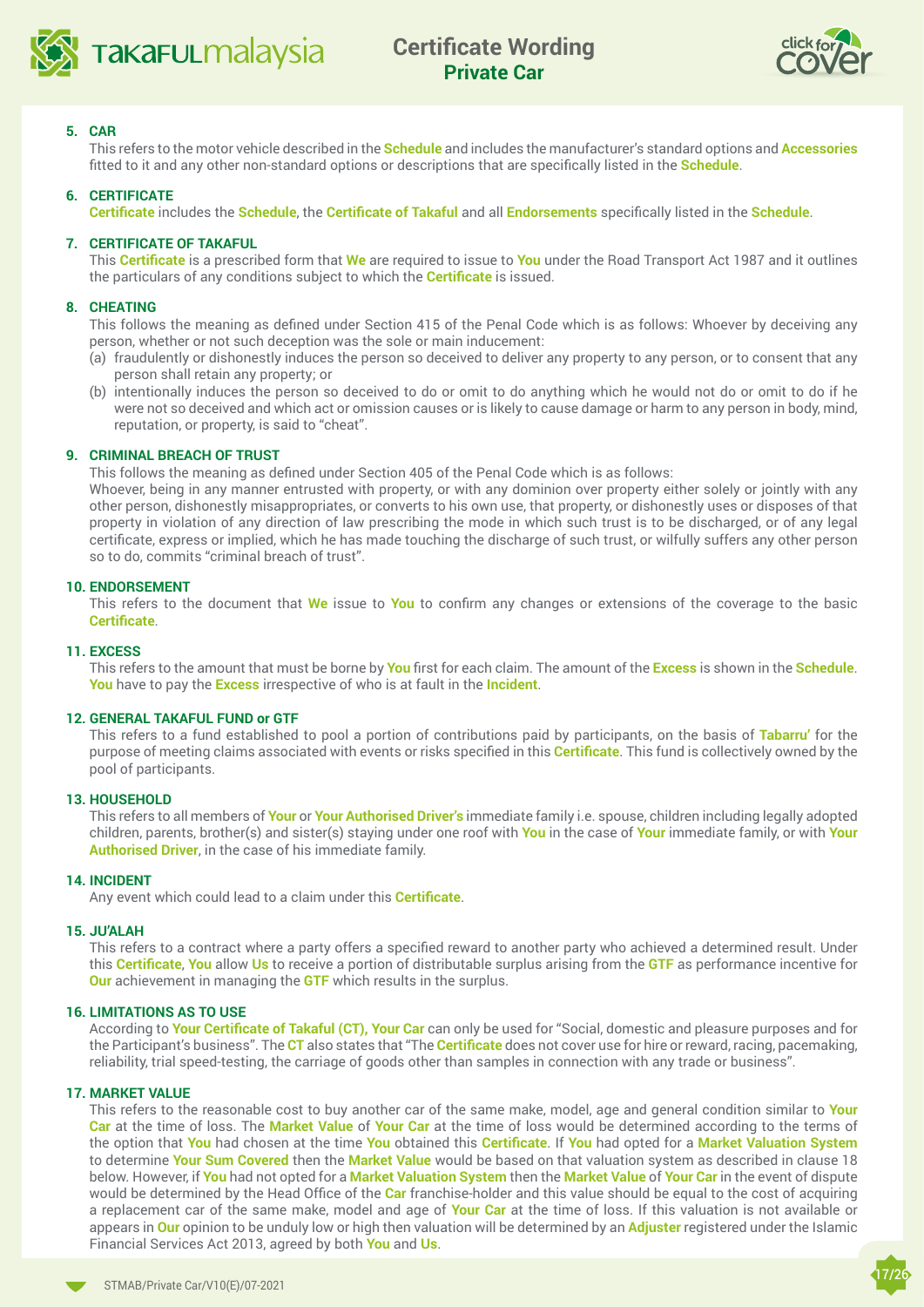



#### **18. MARKET VALUATION SYSTEM**

This refers to the motor vehicle **Market Valuation System** approved by Persatuan Insurans Am Malaysia (PIAM) to determine the **Market Value** of **Your Car** at the time **You** obtained/renewed this **Certificate** as well as at the time of the loss. **You** can opt to use the valuation recommended by this system as the **Sum Covered** to avoid the consequences of under-coverage as described in Section A2e. Alternatively, **You** may choose to determine the **Sum Covered Yourself** but **You** would be subject to Section A2e if **You** are under-covered.

#### **19. MINIMUM CONTRIBUTION**

The minimal contribution described in the **Schedule**.

#### **20. OMBUDSMAN FOR FINANCIAL SERVICES (OFS)**

This is an independent body that provides a free and efficient avenue to help settle financial disputes between **You** and **Us**  under this **Certificate** as an alternative to the courts.

#### **21. PERIOD OF TAKAFUL**

The period shown in the **Schedule** when the cover provided by this **Certificate** is operative. Cover is only valid from the inception date of the **Takaful Certificate** or from when **You** and **We** agree that cover should commence.

#### **22. QARD**

This refers to a contract of lending money by a lender to a borrower where the latter is bound to repay an equivalent replacement amount to the lender. Under this **Certificate**, **We** will lend an amount of money to the **GTF** without interest if the **GTF** is in deficit.

#### **23. REPAIRER**

This refers to motor repair workshops approved by **Us** or by Persatuan Insurans Am Malaysia (PIAM) under the PIAM Approved Repairers Scheme (PARS) or any **Repairer** that **We** have given **You** a special permission to use, for a claim.

#### **24. ROAD**

Section 2 of the Road Transport Act 1987 defines "Road" as "any public road and any other road to which the public has access and includes bridges, tunnels, lay-bys, ferry facilities, interchanges, round-abouts, traffic islands, road dividers, all traffic lanes, side tables, median strips, overpasses, underpasses, approaches, entrance and exit ramps, toll plazas, service areas, and other structures and fixtures to fully effect its use".

#### **25. SCHEDULE**

This document shows **Your** name and address, the **Period of Takaful**, the sections of this **Certificate** which apply, the contribution **You** have paid, the **Car** which is covered, the **Sum Covered** and details of any extensions or **Endorsements**.

#### **26. SUM COVERED**

This is the maximum that **You** will be paid for a claim under Section A. This amount is shown in the **Schedule**. The **Sum Covered** must be sufficient to cover the cost to replace **Your Car** in the event of an **Incident** that completely destroys it.

#### **27. TABARRU'**

This refers to a donation for charitable purposes. Under this **Certificate**, You donate a portion of the contribution to the **GTF**  based on **Tabarru'** to help other participants. **Tabarru'** takes into effect when **You** contribute to the **GTF**.

#### **28. TAKAFUL**

This refers to a mutual assistance scheme based on the principles of brotherhood, solidarity and cooperation where each participant agrees to contribute a sum(s) of money on the basis of **Tabarru'** into a common fund to provide financial assistance payable to the participant, person covered or the beneficiary on the occurrence of pre-defined events.

#### **29. WAKALAH**

This refers to a contract where a party, as principal authorizes another party as his agent to perform a particular task on matters that may be delegated, with or without the imposition of a fee. Under this **Certificate**, **You** authorize **Us** to manage the **GTF** based on **Wakalah** and in return, **We** will receive a **Wakalah** fee.

#### **30. WE, OUR, US**

This refers to Syarikat Takaful Malaysia Am Berhad that is issuing **You** this **Certificate** representing the participants of the **GTF**.

#### **31. YOU, YOUR, YOURSELF**

This refers to the **Certificate** holder or person described in the **Schedule** as "the Participant".

## **SECTION G: COMPLIMENTARY PERSONAL ACCIDENT COVER FOR DRIVER AND PASSENGERS – APPLICABLE ONLY FOR COMPREHENSIVE COVER**

#### **A. BENEFITS**

Each driver and/or passenger(s) of **Your Car** will be entitled to Accidental Death and Permanent Disablement benefits of RM15,000 per life in one lump sum.

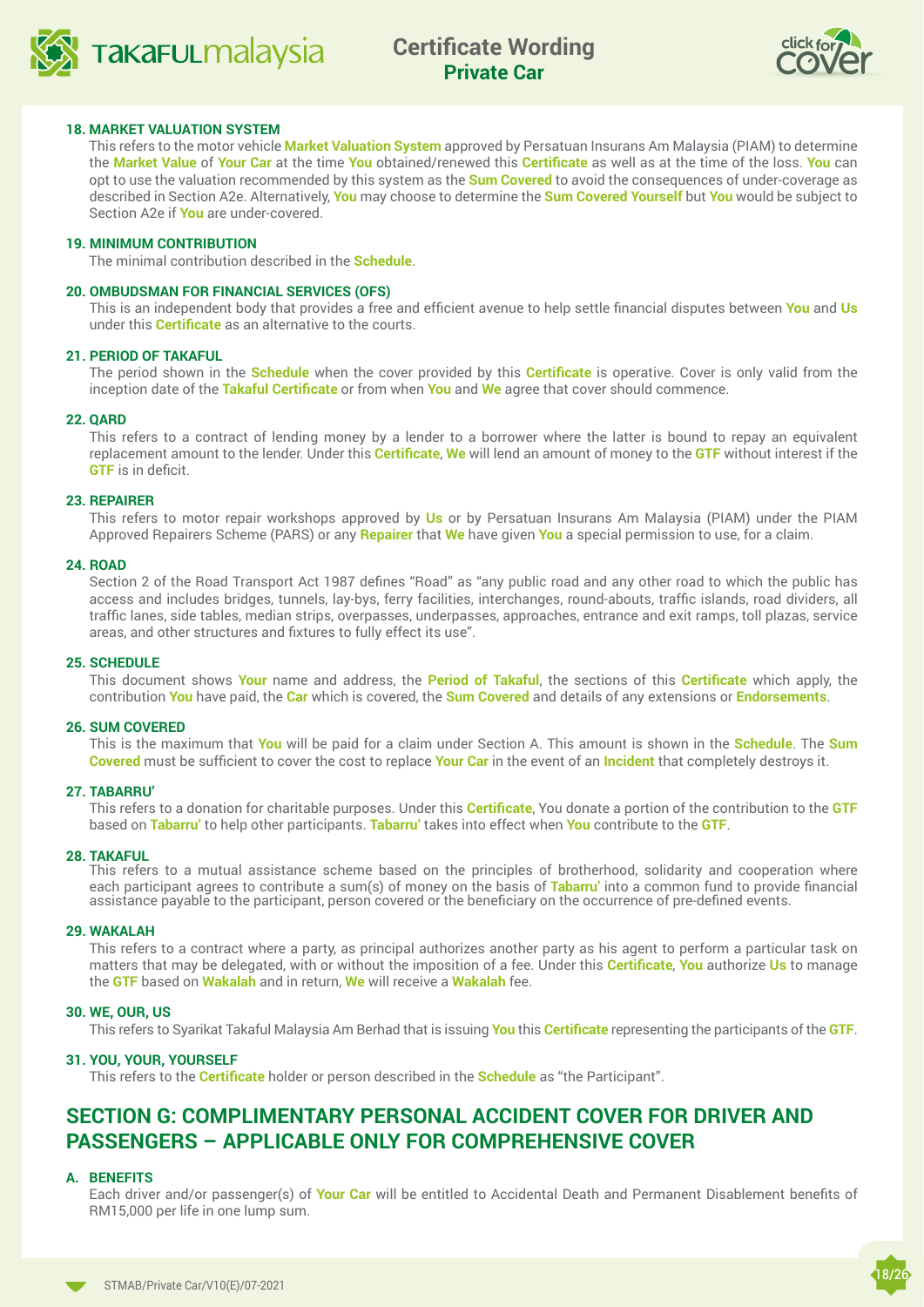



#### **B. CONDITIONS FOR BENEFITS PAYMENT**

The eligible Person Covered is driving or riding as a passenger boarding or alighting from **Your Car** shall sustain injuries which directly and independently of all other causes resulted in death or Permanent Disablement within twelve (12) months from the date of accident.

- (i) Person Covered means the driver and/or passenger(s) of **Your Car**.
- (ii) Permanent Disablement means total loss by severance or total and permanent loss of use of the following conditions:
	- (a) Total paralysis;
	- (b) Loss of two limbs ;
	- (c) Loss of both hands or of all fingers and both thumbs ; or
	- (d) Total loss of sight of both eyes.

Such condition must continue uninterrupted for a period of six (6) months and verified by **Our** appointed medical practitioner to be beyond hope of recovery.

#### **C. TERRITORIAL LIMIT**

Malaysia

#### **D. EXCLUSIONS**

- No benefit will be payable under any of the following circumstances:
- (i) suicide or attempted suicide, provoked homicide or assault;
- (ii) if the Person Covered does not hold a valid driving licence to drive **Your Car** or is not qualified for holding or obtaining such a valid driving licence under the regulations of the Malaysia Road Transport Act;
- (iii) while **Your Car** is used for hire, racing, road rally, pacemaking, speed-testing or for any purpose in connection with motor trade;
- (iv) whilst the driver of **Your Car** is under the influence of intoxicating liquor or drugs;
- (v) wilful, criminal, illegal or intentional acts, or neglect.

#### **E. SPECIAL PROVISION**

If the number of Person Covered at the time of the occurrence exceeds the number stated as the seating capacity in the Vehicle Registration Card, **Our** limit of liability per person will be reduced by the ratio of the number of passengers declared to that of the actual number of passengers.

## **SECTION H: ENDORSEMENTS – APPLICABLE ONLY IF THE ENDORSEMENT NUMBER IS PRINTED IN THE SCHEDULE**

The following is a list of additional terms and conditions (known as **Endorsements**) that **We** may impose on **You** or optional covers available that **You** may want to add to **Your** basic **Certificate** by paying additional contribution. Note that only **Endorsements** with their numbers specifically printed in the **Schedule** shall apply to this **Certificate**.

#### **Endorsement C001: Excess All Claims (please see page 5 for explanation and page 16 for definition)**

The **Excess** amount shown in the **Schedule** is the amount that **You** have to pay for each and every claim under Section A arising out of one **Incident**. This means that **We** have the right to deduct the **Excess** from the amount that **We** would otherwise have to pay. If **We** are not able to deduct the **Excess**, **We** have the right to demand that **You** pay **Us** the **Excess** first, before **We** make any payment.

**We** will not deduct this **Excess** for loss or damage in respect of third party claims.

#### **Endorsement C002: Excess Damage Claim (please see page 5 for explanation and page 16 for definition)**

The **Excess** amount shown in the **Schedule** is the amount that **You** have to pay for each and every claim under Section A arising out of one **Incident**. This means that **We** have the right to deduct the **Excess** from the amount that **We** would otherwise have to pay. If **We** cannot deduct the **Excess**, **We** have the right to demand that **You** pay **Us** the **Excess** first, before **We** make any payment.

**We** will not deduct this **Excess** if the loss or damage is caused by fire, explosion, lightning, burglary, housebreaking, theft, third party property damage or bodily injury claims.

#### **Endorsement C03P: Third Party Only Takaful (please see pages 7 - "What is Covered?")**

The cover that **You** have chosen for **Your Car** is limited to 'Third Party' Takaful only. This means that any loss or damage to **Your Car** will not be paid. For that reason Section A is deleted and only Section B coverage has been obtained and is available to **You**.

#### **Endorsement C03Q: Third Party, Fire and Theft Takaful (please see pages 7 - "What is Covered?")**

The cover that **You** have chosen for **Your Car** is called 'Third Party, Fire and Theft' Takaful. This means that the cover provided to **Your Car** under Section A is limited to any loss or damage caused by fire, explosion, lightning, burglary, housebreaking or theft only. For that reason all the remaining covers under Section A1a are deleted and Section B coverage has been obtained and is available to **You**.

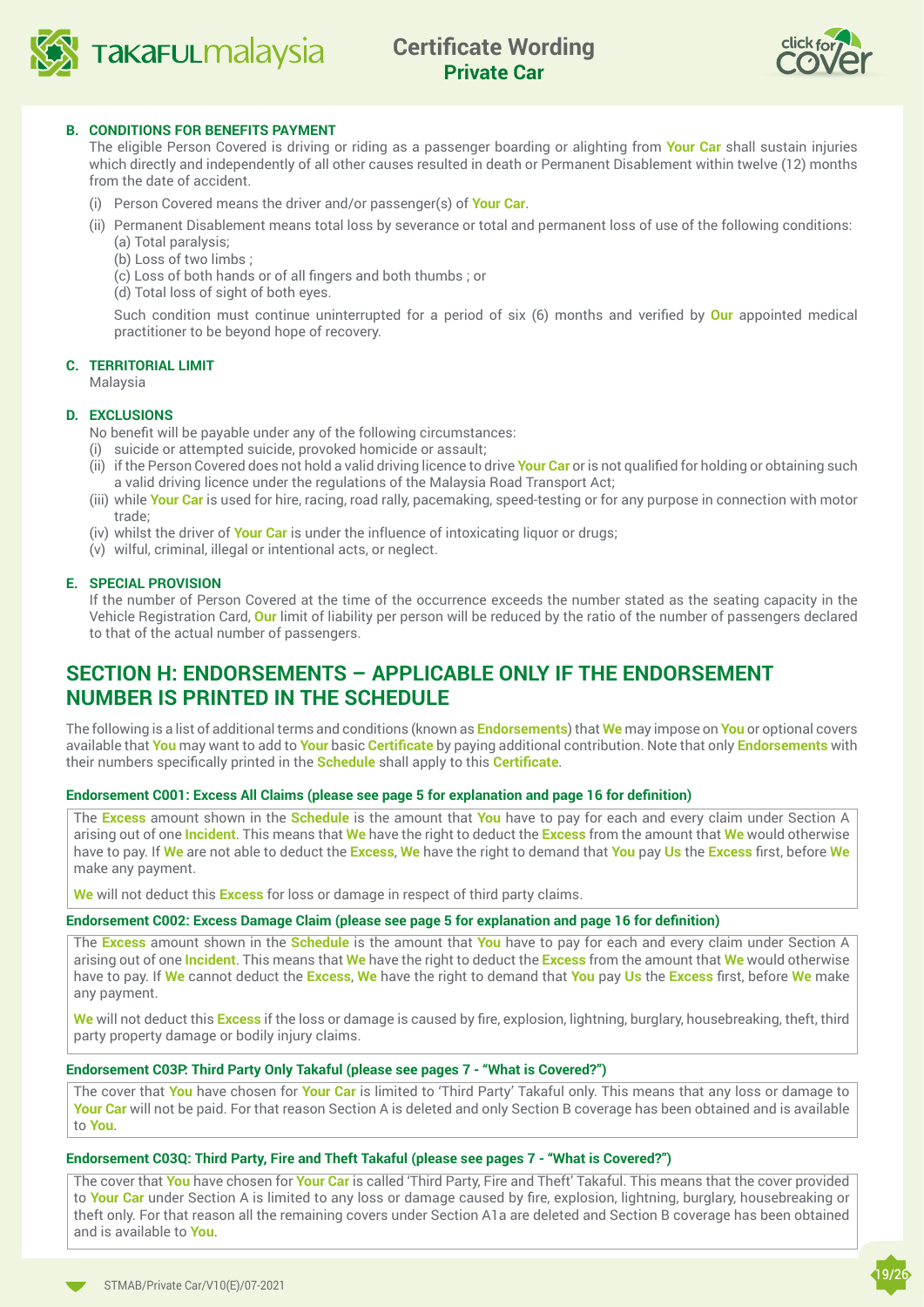



#### **Endorsement C015: Hire Purchase/Hire Financing**

**We** note that **Your Car** is under a Financing agreement with the Financing company named in the **Schedule** as the Financiers. **You** unconditionally agree that the payment of any claim under Section A by **Us** by way of a cash payment shall be made to the Financiers as long as they remain as the Financier of **Your Car** at the time of the **Incident**. The receipt from the Financiers will fully discharge **Us** from any further claims or liability in respect of such loss or damage. For all other purposes **You** are the principal party under this **Certificate** and not an agent or trustee for the Financiers and that **You** have not assigned **Your** rights, benefits and claims under this **Certificate** to the Financiers. **You** cannot assign **Your** rights, benefits and claims under this **Certificate** to anybody without **Our** written consent.

#### **Endorsement C015A: Employer's Financing**

**We** note that **Your Car** was bought under an Employer's Financing agreement. **You** unconditionally agree that the payment of any claim under Section A by **Us** by way of a cash payment shall be made to the Employer named in the **Schedule** as long as the financing remains outstanding at the time of the **Incident** giving rise to a claim. The receipt from the Employer will fully discharge **Us** from any further claims or liability in respect of the **Incident**.

Other than the above, **Our / Your** rights and liabilities under this **Certificate** are not affected.

#### **Endorsement C018: Fleet Rated Risks – Cancellation of 'No Claim Discount'**

By virtue of the benefit of the Fleet Discount received, the No Claim Discount clause of this **Certificate** is cancelled.

Subject otherwise to the terms and conditions of this **Certificate**.

#### **Endorsement C025: Strike, Riot and Civil Commotion**

Pursuant to the additional contribution that **You** paid, the **Takaful** provided under Section A of this **Certificate** shall cover loss or damage to **Your Car** caused by:

- (a) the wilful act of any striker or locked out worker to further a strike or to resist a lock out;
- (b) the act of any person taking part together with others in disturbance of the public peace (whether in connection with a strike or lock out or not); and
- (c) the action of any lawfully constituted authority in preventing, suppressing or attempting to prevent or suppress any of these acts or in minimising the consequences of them.

This **Endorsement** does not cover:

- (a) civil war, war, invasion or acts of foreign enemy hostilities or warlike operations (whether war is declared or not);
- (b) revolution, rebellion or civil disturbance amounting to a popular uprising; and
- (c) **Act of Terrorism**.

It also does not cover any loss, damage or liability directly or indirectly, proximately or remotely caused by or contributed to or traceable to or arising out of or in connection with the above stated exceptions.

#### **Endorsement C057: Inclusion of Special Perils**

Pursuant to the additional contribution that **You** paid, the **Takaful** provided under Section A of this **Certificate** will cover loss or damage to **Your Car** caused by flood, typhoon, hurricane, storm, tempest, volcanic eruption, earthquake, landslide, landslip, subsidence or sinking of the soil/earth or other convulsions of nature.

#### **Endorsement C072: Legal Liability of Passengers for Negligent Acts**

Pursuant to the additional contribution that **You** paid , the **Takaful** provided under Section B of this **Certificate** will include legal liability incurred by any passenger in **Your Car** on condition that the passenger:

- (a) is not driving **Your Car**;
- (b) is not entitled to indemnity under any other **Certificate of Takaful**/policy of Insurance; and
- (c) complies with all the terms and conditions of this **Certificate** as though he was **You**.

This **Endorsement** does not cover:

- (a) death or bodily injury to any person who is employed by **You** or the passenger, and who dies or is injured in the course of such employment;
- (b) damage to any property that belongs to or is held in trust or in the custody or control of **You** or the passenger or which is being carried in **Your Car**; and/or
- (c) death or bodily injury to the driver or any other passenger travelling in **Your Car** at the same time.

#### **Endorsement C087: Agreed Value Clause**

The Agreed Value shown in the **Schedule** is the maximum amount that will be paid for **Your Car,** less any **Excess** (if applicable) if **Your Car** is stolen or totally destroyed.

**We** and **You** have agreed at the commencement of this **Certificate** to use this value as the basis of settlement provided **We** are liable to pay for such loss or destruction under the terms and conditions of this **Certificate**. The **Market Value** of **Your Car** at the time of the loss will not be taken into account.

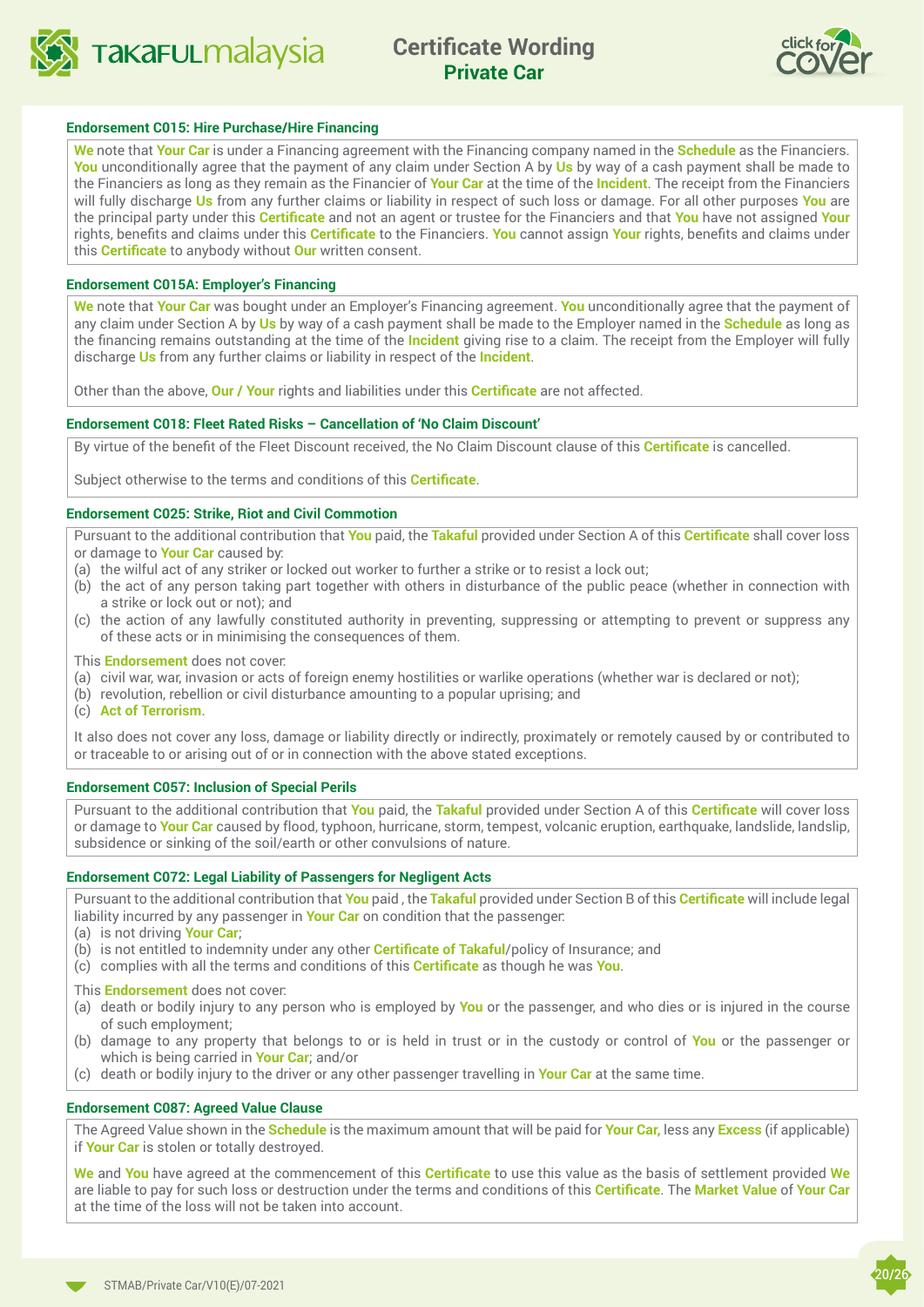<span id="page-20-0"></span>



#### **Endorsement C089: Cover for Windscreens, Windows and Sunroof**

Pursuant to the additional contribution that **You** paid, the **Takaful** provided under Section A of this **Certificate** will cover the cost to replace or repair any glass in the windscreen, window or sunroof of **Your Car** that is accidentally damaged including the cost of lamination/tinting film (if any) provided no other claim is submitted for this **Incident**. The maximum amount that will be paid under this **Endorsement** is the amount mentioned in the **Schedule** under the heading '**Endorsement 89'**.

If **Your** claim is for the damaged glass only and no other damage, **We** will not deduct any **Excess**, and **You** will not lose **Your No** Claim Discount entitlement.

If the damaged glass is replaced, the cover provided by this **Endorsement** comes to an end as soon as the glass is replaced.If **You** wish to enjoy continued coverage **You** must take a new **Endorsement** cover and pay the additional contribution to **Us**.

Alternatively if the damaged glass is repaired this cover will continue but the limit of the amount payable will be reduced by the amount of the repair cost. To restore the cover to the original limit **You** must pay the additional contribution to **Us**.

**We** have the final say on whether to repair or to replace the damaged glass.

#### **Endorsement C095: Leasing Agreement**

**We** note that **Your Car** is under a Leasing Agreement with the Leasing company named in the **Schedule** as the Lessors. **You** unconditionally agree that the payment of any claim under Section A by **Us** by way of a cash payment shall be made to the Lessors as long as the Leasing Agreement remains valid at the time of the **Incident**. The receipt from the Lessors will fully discharge **Us** from any further claims or liability in respect of such loss or damage. For all other purposes, **You** are the principal party under this **Certificate** and not as an agent or trustee for the Lessors and **You** have not assigned **Your** rights, benefits and claims under this **Certificate** to the Lessors. **You** cannot assign **Your** rights, benefits and claims under this **Certificate** without **Our** written consent.

#### **Endorsement C097: Separate Cover for Accessories fixed to Your Car**

Pursuant to the additional contribution that **You** paid, the **Takaful** provided under Section A of this **Certificate** shall cover the non-standard **Accessories** specified in the **Schedule**. The maximum amount that will be paid under this **Endorsement** is the amount mentioned in the said **Schedule** under the heading **'Endorsement C097'.**

If **Your** claim is for the **Accessories** only and no other damages, **We** will not deduct any **Excess** and **You** will not lose **Your** No Claim Discount entitlement.

This cover is terminated on the date **Your** claim is settled under this **Endorsement**. To restore this cover **You** must pay the additional contribution to **Us**.

#### **Endorsement C97A: Gas Conversion Kit and Tank**

Pursuant to the additional contribution that **You** paid , the **Takaful** provided under Section A of this **Certificate** shall cover loss or damage to the Gas Conversion Kit and Tank of **Your Car** as a separate item provided it is installed by a qualified installer. The maximum amount that will be paid under this **Endorsement** is the amount mentioned in the **Schedule** under the heading **'Endorsement C97A'.**

If **Your** claim is for the Gas Conversion Kit and Tank only and no other damage, no **Excess** will be deduct and **You** will not lose **Your** No Claim Discount entitlement.

This cover is terminated on the date **Your** claim is settled under this **Endorsement**. To restore this cover **You** must pay the additional contribution to **Us**.

#### **Endorsement C100: Legal Liability to Passengers**

Pursuant to the additional contribution that **You** paid, **We** shall pay towards **You** or **Your Authorised Driver's** liability to any person being carried in or upon or entering or getting into or onto or alighting from **Your Car** except for:

- (a) death or bodily injury to any passenger being carried for hire or reward;
- (b) death or bodily injury to any person where such death or injury arises out of and in the course of the employment of such person by **You** or by **Your Authorised Driver**;
- (c) damage to property belonging to or in the custody of or control of or held in trust by **You** or **Your Authorised Driver** and/or any member of **Your** or **Your Authorised Driver's Household**;
- (d) liability to any person who is a member of **Your** and/or **Your Authorised Driver's Household** who is a passenger in **Your Car** unless he/she is required to be carried in or on **Your Car** by reason of or in pursuance of his/her certificate of employment with **You** or **Your Authorised Driver** and/or his/her employer;
- (e) liability caused by a passenger travelling in or alighting from **Your Car**;
- (f) any claims brought against **You** by any driver of **Your Car**, whether authorised or not;
- (g) any claims brought against any person in any country in courts outside Malaysia, the Republic of Singapore or Negara Brunei Darussalam; and/or
- (h) all legal costs and expenses which are not incurred in or recoverable in Malaysia, the Republic of Singapore and Negara Brunei Darussalam.

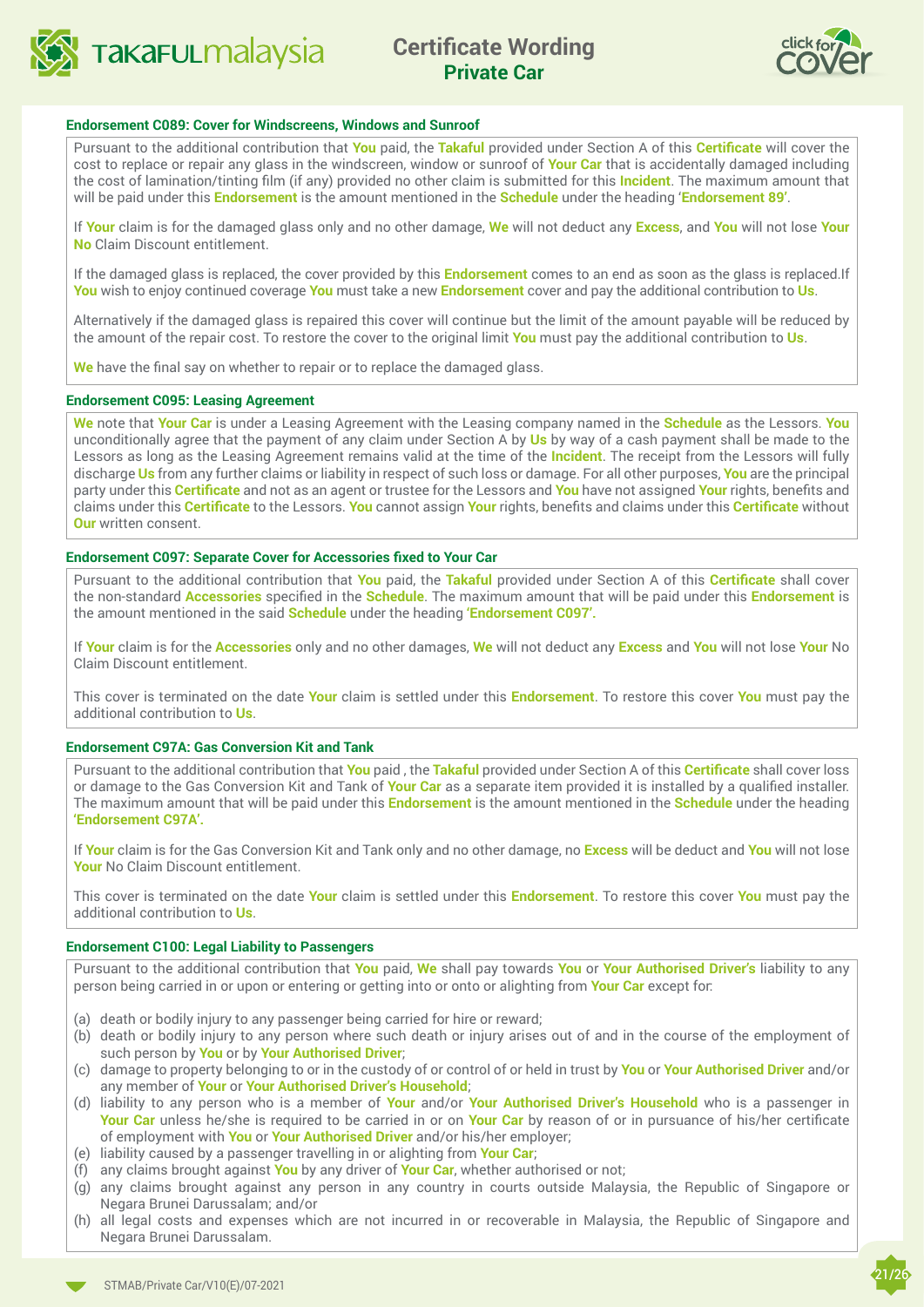



#### **Condition of Cover**

If at the time of **Incident** giving rise to a claim under this **Endorsement**, **Your Car** is carrying passengers in excess of the stated maximum number permitted by law, **Our** liability shall be limited to the number of passengers specified for the vehicle as registered at the Road Transport Department.

If the number of passengers carried at the time of the happening of an **Incident** is more than the maximum number permitted in the vehicle by law, their claim will not be paid in full. Any payment **We** make to any claimant under this **Endorsement** will be rateably reduced in the proportion of the legally permitted maximum number of lawful passengers over the actual number of passengers carried, at the time of the **Incident**. The difference between the sum paid by **Us** and the claim to be paid to each passenger claimant shall be borne by **You** or **Your Authorised Driver**. The proportion **We** pay shall be calculated in accordance with the following formula:

Number of passengers permitted by law X Total Claim Awarded

Actual number of passengers carried at time of **Incident**

#### **Endorsement C101: Extension of Cover to the Kingdom of Thailand**

Pursuant to the additional contribution that **You** paid, the **Takaful** provided under Section A and Section B1a(ii) of this **Certificate** shall cover **Your Car** while it is being used in the Kingdom of Thailand from the inception date on [*state date*] to midnight (Malaysian Standard Time) on [*state date*]. The limit of liability that **We** provide under Section B1a(ii) will be up to a maximum of RM100,000 only.

This **Endorsement** does not cover legal liability under Section B1a(i) while **Your Car** is being used in the Kingdom of Thailand.

#### **Endorsement C102: Extension of Cover to Kalimantan**

Pursuant to the payment of additional contribution by **You** to **Us**, the geographical area of this **Certificate** is extended to include Kalimantan with effect from \_\_\_\_\_\_ a.m./p.m. on [*state date*] to midnight (Malaysian Standard Time) on [*state date*] subject to the limit of liability of RM50,000 under Section B1a(i) and B1a(ii).

Subject otherwise to the terms and conditions of this **Certificate**.

#### **Endorsement C105: Limits of Liability for Third Party Property Damage (TPPD)**

Pursuant to the additional contribution that **You** paid, the limit of liability provided under Section B2(ii) of this **Certificate** will be increased to RM [*state new limit*] with effect from [*state date*].

Limits of liability in excess of RM3 million up to RM20 million is allowed subject to additional contribution stated as below:-

#### **TPPD limits of Liability**

| From RM3 million up to RM4 million<br>Up to RM6 million | -15% of Third Party Contribution<br>-30% of Third Party Contribution |
|---------------------------------------------------------|----------------------------------------------------------------------|
| Up to RM10 million                                      | -45% of Third Party Contribution                                     |
| Up to RM20 million                                      | - 60% of Third Party Contribution                                    |
|                                                         |                                                                      |

#### **Endorsement C111: Current Year "NCD" Relief (only applicable to Comprehensive Private Car Certificate)**

Pursuant to the additional contribution that **You** paid, the No Claim Discount that **You** may forfeit due to a claim being made under this **Certificate** will be compensated. The amount is equal to **Your** No Claim Discount entitlement shown in the **Schedule** of this **Certificate** for the current **Period of Takaful**.

The cover provided under this **Endorsement** is terminated automatically when:

- (a) **We** make a payment for a claim under this **Endorsement**;
- (b) the ownership of this **Certificate** is transferred to another party; or
- (c) **You** withdraw **Your** No Claim Discount entitlement from this **Certificate**.

**We** will not refund any portion of the additional contribution that **You** paid to **Us** if the cover under this **Endorsement** is terminated as mentioned above or if **You** cancel this **Endorsement** at any time.

#### **Endorsement C112: Compensation for Assessed Repair Time (CART)**

Pursuant to the additional contribution that **You** paid, compensation will be paid for the number of days assessed by **Us** as required to repair **Your Car** under Section A of this **Certificate** ('the assessed repair time'). **We** agree that payment will be based on the assessed repair time by the **Adjuster** or the maximum amount provided in the **Schedule** whichever is the lesser.

The maximum rate per day and the maximum number of days that will be paid under this **Endorsement** is limited to the amounts mentioned in the **Schedule** under the heading **'Endorsement C112'**.

For any claim that **We** agree to pay under this **Endorsement We** will not deduct any **Excess** and **You** will not lose **Your** No Claim Discount entitlement.

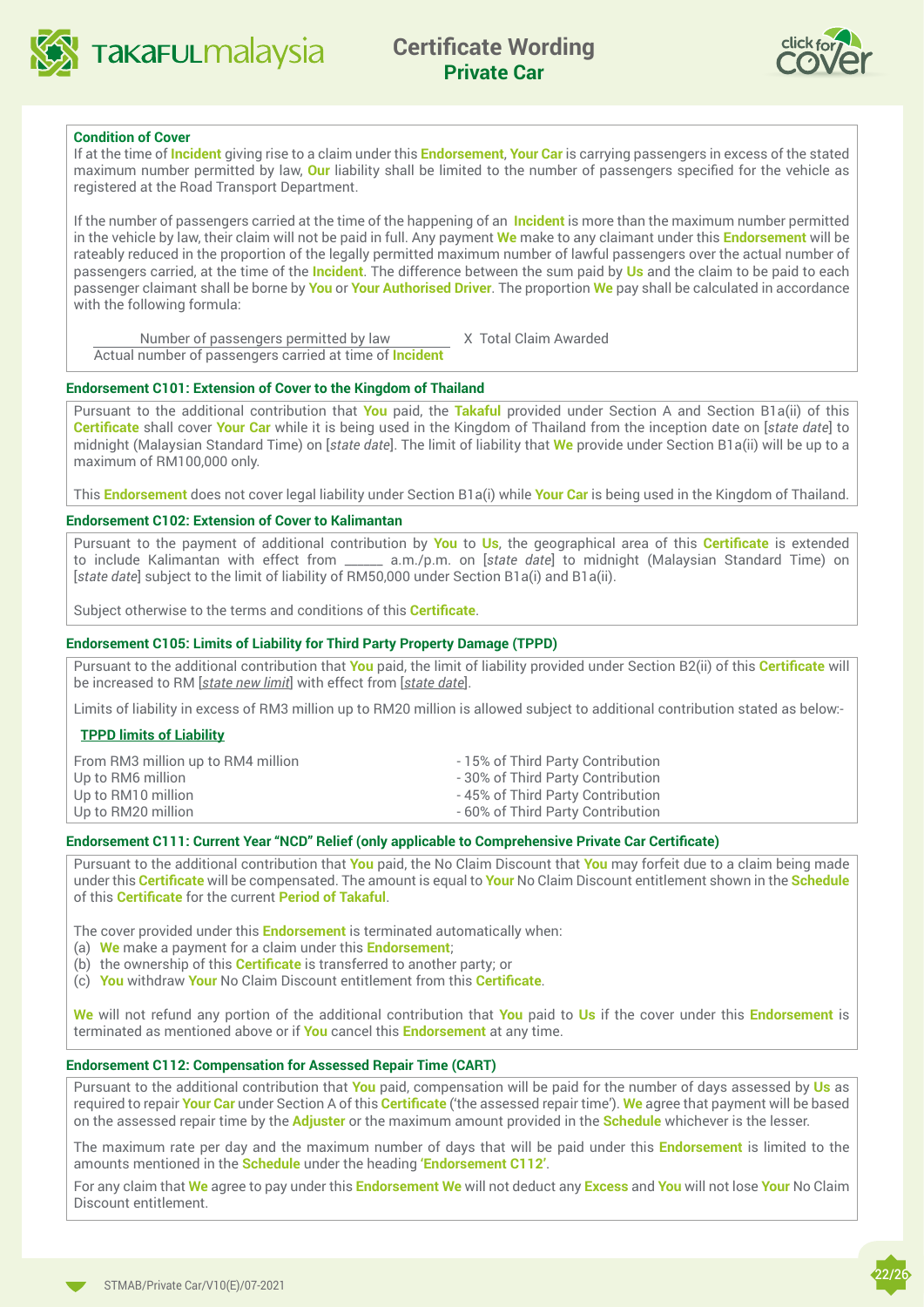

 $\overline{\phantom{a}}$ 



#### **Your** claim will not be paid:

- (a) if **Your** claim is only for breakage of glass that is payable under **Endorsement C089;**
- (b) for any delay in the time taken to repair **Your Car** (beyond the assessed repair time) due to any reason at all. The final decision on the time required to repair **Your Car** will be decided by **Us** irrespective of whether **Your** claim is lodged directly with **Us** or against a third party;
- (c) if **Your** claim is for theft or total loss of **Your Car**; or
- (d) if **Your** claim is under a BER process.

**We** will not refund any portion of the additional contribution that **You** paid **Us** if **You** cancel this **Endorsement** at any time.

#### **Endorsement CADR: All Drivers**

Provided that the person driving is permitted in accordance with the licensing or other laws or regulations to drive the motor vehicle or has been permitted and is not disqualified by order of a Court of Law or by reason of any enactment or regulation in that behalf from driving that motor vehicle.

#### **Endorsement C201: Motor PA Plus**

Pursuant to the additional contribution that **You** paid, the coverage under this **Certificate** will include:

#### **I. Personal Accident Cover for Driver & Passengers**

#### **A. BENEFITS**

Each driver and/or passenger(s) of **Your Car** will be entitled to an additional Accidental Death and Permanent Disablement benefits as per amount stated in the **Schedule** per life in one lump sum (in addition to the complimentary coverage provided under Section G: Complimentary Personal Accident Cover for Driver & Passengers in the **Certificate**).

#### **B. CONDITIONS FOR BENEFITS PAYMENT**

 The eligible Person Covered is driving or riding as a passenger boarding or alighting from **Your Car** shall sustain injuries which directly and independently of all other causes resulted in death or Permanent Disablement within twelve (12) months from the date of accident.

- (i) Person Covered means the driver and/or passenger(s) of **Your Car**.
- (ii) Permanent Disablement means total loss by severance or total and permanent loss of use of the following conditions: (a) Total paralysis;
	- (b) Loss of two limbs;
	- (c) Loss of both hands or of all fingers and both thumbs; or
	- (d) Total loss of sight of both eyes.

Such condition must continue uninterrupted for a period of six (6) months and verified by **Our** appointed medical practitioner to be beyond hope of recovery.

#### **C. TERRITORIAL LIMIT**

Malaysia

#### **D. EXCLUSIONS**

No benefit will be payable under any of the following circumstances:

- (i) suicide or attempted suicide, provoked homicide or assault;
- (ii) if the Person Covered does not hold a valid driving licence to drive **Your Car** or is not qualified for holding or obtaining such a valid driving licence under the regulations of the Malaysia Road Transport Act;
- (iii) while **Your Car** is used for hire, racing, road rally, pacemaking, speed-testing or for any purpose in connection with motor trade;
- (iv) whilst the driver of **Your Car** is under the influence of intoxicating liquor or drugs;
- (v) wilful, criminal, illegal or intentional acts, or neglect.

#### **E. SPECIAL PROVISION**

 If the number of Person Covered at the time of the occurrence exceeds the number stated as the seating capacity in the Vehicle Registration Card, **Our** limit of liability per person will be reduced by the ratio of the number of passengers declared to that of the actual number of passengers.

#### **II. Breakdown Towing**

 In the event of breakdown to **Your Car** during the **Period of Takaful**, **Our** service provider will assist to tow **Your Car** up to the distance stated in the **Schedule** to any of **Our** panel workshops or to **Your/Your Authorised Driver's** preferred workshop. All toll charges and any cost incurred for spare parts shall be borne by **You/ Your Authorised Driver**. For the avoidable of doubt, this coverage is provided in addition to the towing limit as entitled under the Tele Bantuan program and it is provided within Malaysia only.

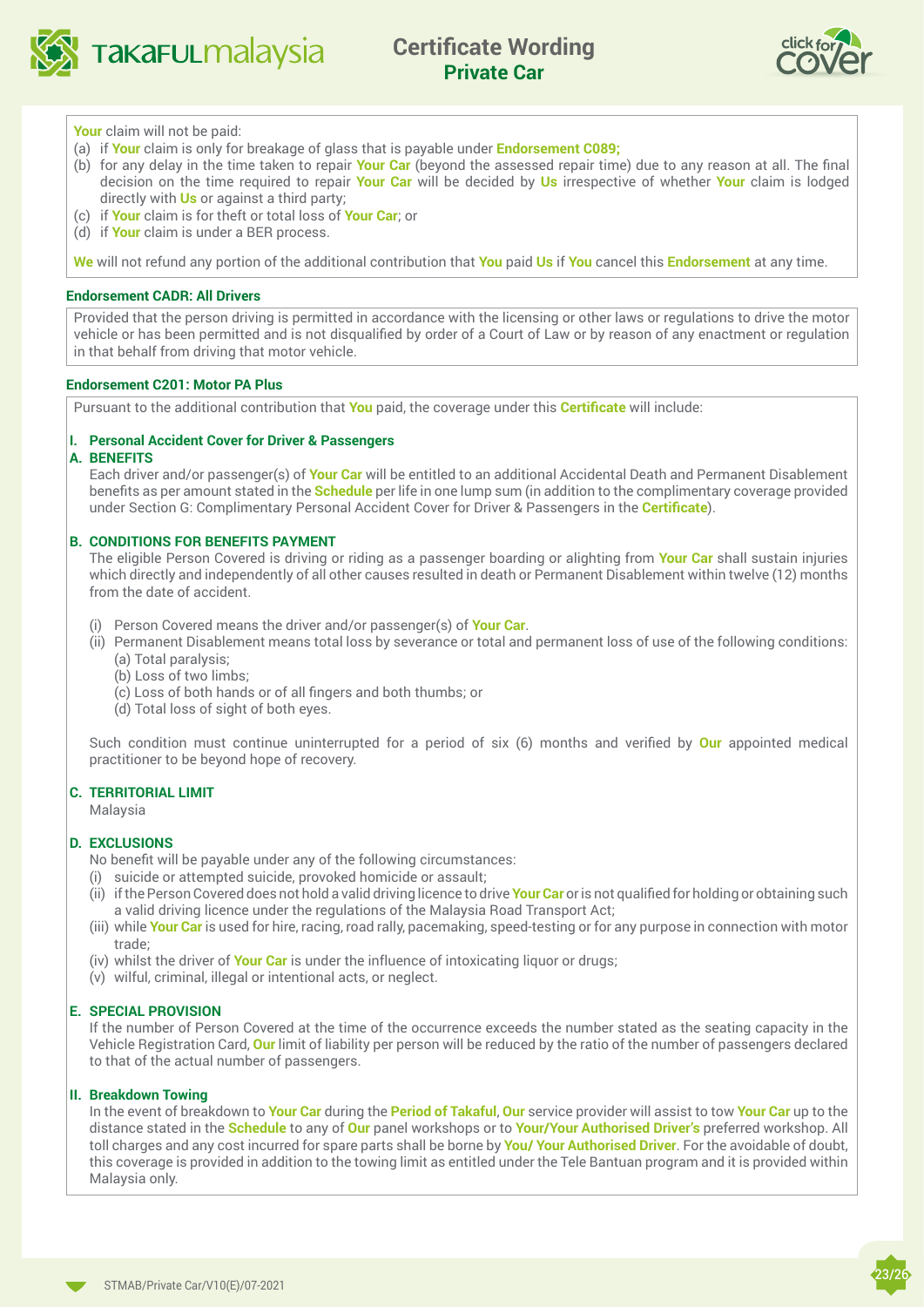



#### **Endorsement 202: Key Replacement**

Pursuant to the additional contribution that **You** paid for this **Endorsement**, **We** agree that if the key of **Your car** is stolen or lost during the **Period of Takaful**, **We** will reimburse 80% of the cost of replacing the key up to a maximum amount as stated in the **Schedule**. This cover is limited to one claim in each **Period of Takaful**. Provided that a copy of the police report on the **Incident** and original receipts for the expenses incurred is submitted to **Us**.

#### **Endorsement 203: Towing and Cleaning due to Water Damage**

Pursuant to the additional contribution that **You** paid for this **Endorsement**, **We** agree that in the event **Your Car** sustains water damage due to flooding, flash flood, overflowing of waterways, drains or rivers or mud slides during the **Period of Takaful** which requires towing and cleaning of **Your Car**, **We** will reimburse the actual expenses for towing and cleaning of **Your Car** up to a maximum amount as stated in the **Schedule**. This cover is limited to one claim in each **Period of Takaful**.

Provided that a copy of the police report on the **Incident** and original receipts for the expenses incurred and photographs of **Your Car** before and after the towing and cleaning works is submitted to **Us**.

For the avoidance of doubt, this cover does not apply to :

(a) costs replacement of parts, carpets, upholstery, seat covers and the like.

(b) overhaul of engine, transmission or other mechanical or electrical parts.



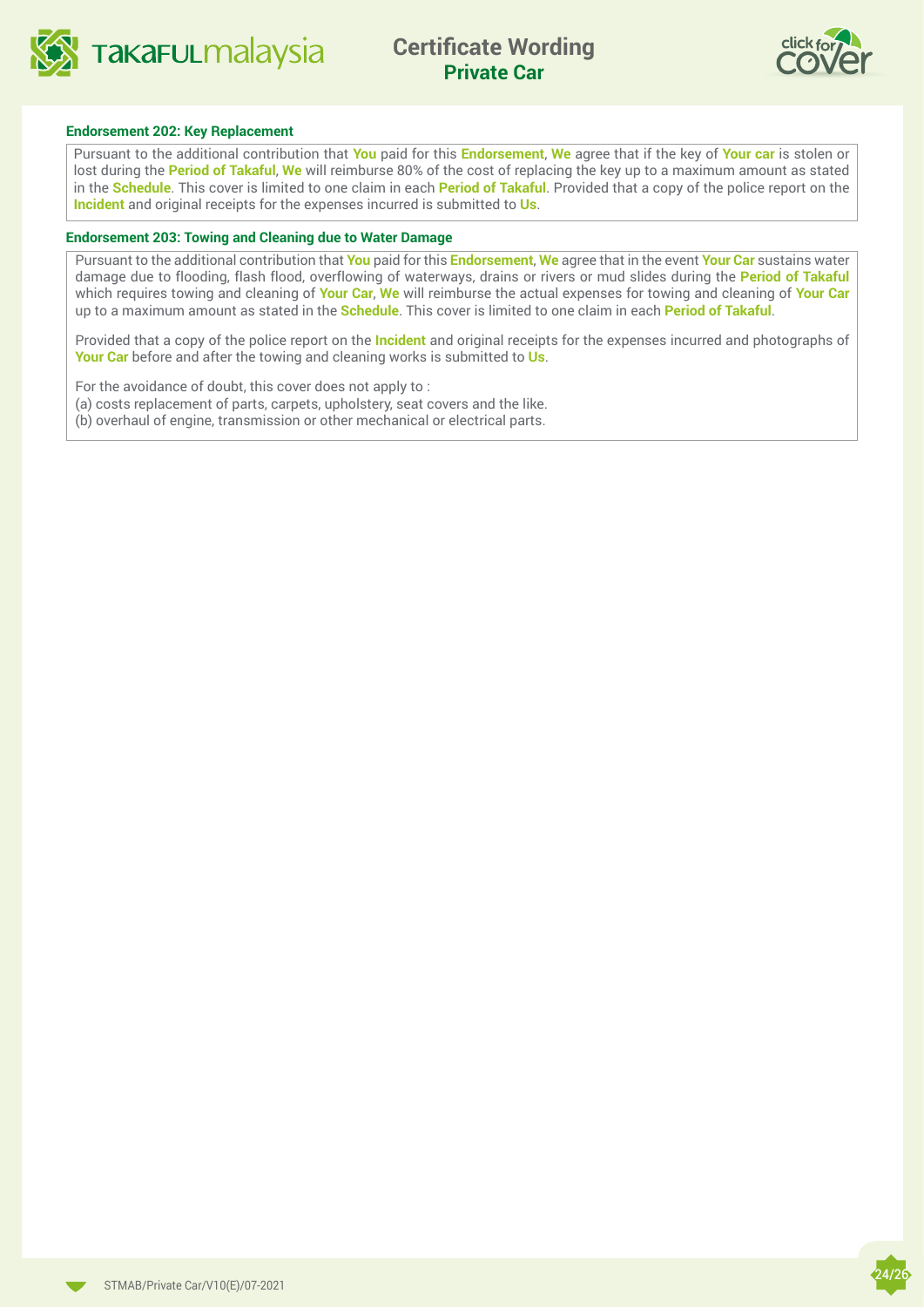



## **ADDITIONAL CONDITIONS**

#### **1. COMPLIANCE TO PROPERTY IN ACCORDANCE TO SHARIAH CLAUSE**

It is hereby agreed and declared that this **Certificate** will not cover and is not intended to cover business, property, materials, stock, cash or any other financial instrument (collectively "Property") and/or any liability of whatsoever nature, whether temporary or permanent, arising from any such Property if at any time after the inception of the **Certificate We** shall find such Property to be not Shariah compliant. In any such case, **We** shall *reserve the right* to cancel this **Certificate** and refund any contribution received in respect thereof.

Subject otherwise to the terms and conditions of the **Certificate**.

#### **2. DISTRIBUTION OF SURPLUS**

50% of the distributable surplus arising from the **GTF** as determined by **Us** will be distributed to eligible participants in the form of cash back. **We** will receive 50% of the distributable surplus as performance incentive based on **Ju'alah**.

#### **3. CASH BACK**

**Your** entitlement to the Cash Back is subject to the following terms and conditions:

- no claim has been made during the current **Period of Takaful**;
- no benefit has been received during the current **Period of Takaful**.

The Cash Back amount will be paid directly to **Your** bank account. The Cash Back is only payable/claimable up to six (6) months from the declaration date. Thereafter, **Your** entitlement to the said Cash Back shall immediately be forfeited and such Cash Back amount will be credited to the **GTF** by **Us**. The Cash Back is not guaranteed and will be based on the actual claims experience and fund performance.

#### **4. WAKALAH FEE**

The **Wakalah** fee chargeable under this **Certificate** is 35% of the contribution. The **Wakalah** fee will be deducted upfront upon payment of the contribution.

#### **5. TREATMENT OF SMALL PAYMENT AMOUNTS**

For any amount due and payable to **You** resulting from refund/surrender/maturity/ termination/claim that is to be made other than by way of electronic payment, such payment will only be made if the amount due and payable is Ringgit Malaysia Ten (RM10.00) and above. For any amount less than Ringgit Malaysia Ten (RM10.00), **We** will donate to charity.

#### **6. SANCTIONS EXCLUSION CLAUSE**

**We** shall not be deemed to provide cover nor be liable to pay any claim or pay any benefit hereunder to the extent that the provision of such cover, payment of such claim or provision of such benefit would expose **Us** to any sanction, prohibition or restriction under United Nations resolutions or the trade or economic sanctions, laws or regulations of the European Union, United Kingdom or United States of America, or any of its states and any other locally applicable laws and regulations. **We** may terminate this **Certificate** with immediate effect and shall not thereafter be required to transact any business with **You** in connection with this **Certificate**, including but not limited to, making or receiving any payments under this **Certificate**.

#### **7. RIGHT TO TERMINATE DUE TO ANTI MONEY LAUNDERING AND COUNTER FINANCING OF TERRORISM**

If **We** discover, or have justified suspicion, that this **Certificate** is exploited for money laundering activities or to finance terrorism, **We** reserve the right to terminate this **Certificate** immediately. **We** shall deal with all contributions paid and all benefits or sums payable in respect of this **Certificate** in any manner which **We** deem appropriate, including but not limited to handing it over to the relevant authorities.

#### **8. PERSONAL DATA PROTECTION ACT 2010 (PDPA 2010)**

**You** may make inquiries or request for access to or correction of **Your** Personal Data or limit the processing of **Your** Personal Data at any time hereafter by submitting such request to **Us** via email to **csu@takafulmalaysia. com.my. We** will retain **Your**  personal information only for as long as necessary to fulfil the purpose for which it was collected or to comply with legal, regulatory or internal policy requirements.

**You** have expressly acknowledged and consent to **Your** Personal Data to be stored, processed and disclosed by **Us** for the purposes and in accordance with **Our** Privacy Notice as published on **Our** website.

#### **9. MANAGEMENT OF FUND**

Pursuant to the authorization given to **Us** by **You** and the rest of the participants, **We** will manage the **GTF** in accordance with Shariah and in a manner that preserve the interest of the participants. **We** have the discretion to conduct any actions deemed necessary for the benefits of the participants and the fund, including but not limited to investing the fund and securing adequate retakaful, subject to Shariah and regulatory requirements.

#### **10. DEFICIENCY & LOSS RECTIFICATION**

If the **GTF** is in deficit, **We** will provide an interest-free loan to the **GTF** based on **Qard** to rectify the deficit. Any profit arising from the loan will be owned by **GTF** (pool of participants) and the loan will be repaid when the **GTF** returns to surplus position. **We** may waive **Our** rights to receive the repayment of the loan. If the **GTF** is in deficit or suffers loss due to **Our**  mismanagement or negligence, **We** will make an outright transfer to rectify the deficit or loss.